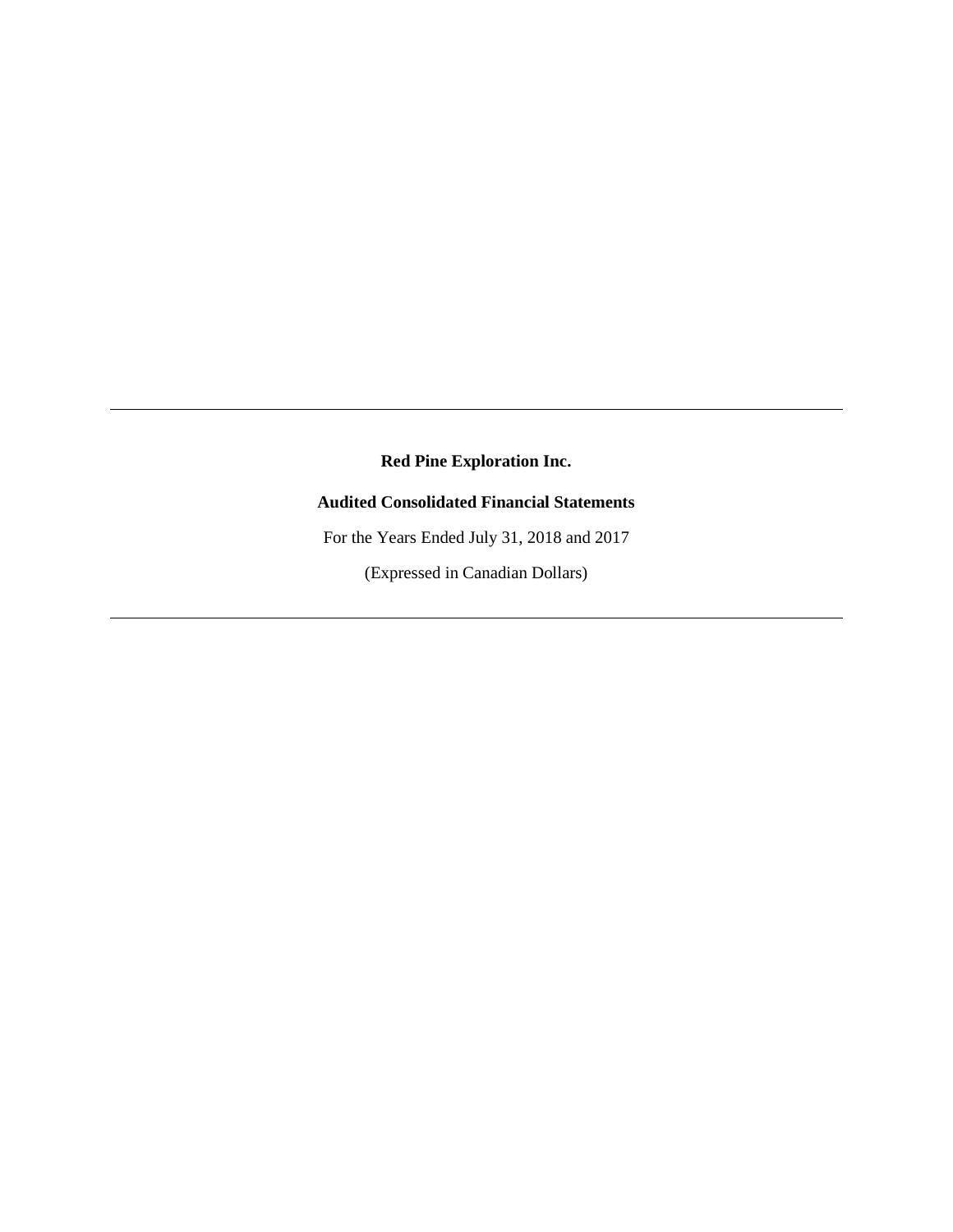# **Independent Auditors' Report**

To the Shareholders of Red Pine Exploration Inc.:

We have audited the accompanying consolidated financial statements of Red Pine Exploration Inc., which comprise the consolidated statements of financial position as at July 31, 2018 and July 31, 2017, and the consolidated statements of loss and other comprehensive loss, changes in shareholder's equity (deficiency) and cash flows for the years then ended, and a summary of significant accounting policies and other explanatory information.

#### *Management's Responsibility for the Consolidated Financial Statements*

Management is responsible for the preparation and fair presentation of these consolidated financial statements in accordance with International Financial Reporting Standards, and for such internal control as management determines is necessary to enable the preparation of financial statements that are free from material misstatement, whether due to fraud or error.

#### *Auditors' Responsibility*

Our responsibility is to express an opinion on these consolidated financial statements based on our audits. We conducted our audits in accordance with Canadian generally accepted auditing standards. Those standards require that we comply with ethical requirements and plan and perform the audit to obtain reasonable assurance about whether the consolidated financial statements are free from material misstatement.

An audit involves performing procedures to obtain audit evidence about the amounts and disclosures in the consolidated financial statements. The procedures selected depend on the auditors' judgment, including the assessment of the risks of material misstatement of the consolidated financial statements, whether due to fraud or error. In making those risk assessments, the auditor considers internal control relevant to the entity's preparation and fair presentation of the consolidated financial statements in order to design audit procedures that are appropriate in the circumstances, but not for the purpose of expressing an opinion on the effectiveness of the entity's internal control. An audit also includes evaluating the appropriateness of accounting policies used and the reasonableness of accounting estimates made by management, as well as evaluating the overall presentation of the consolidated financial statements.

We believe that the audit evidence we have obtained in our audits is sufficient and appropriate to provide a basis for our audit opinion.

#### *Opinion*

In our opinion, the consolidated financial statements present fairly, in all material respects, the financial position of Red Pine Exploration Inc. as at July 31, 2018, July 31, 2017 and its financial performance and its cash flows for the years then ended in accordance with International Financial Reporting Standards.

#### *Emphasis of Matter*

Without modifying our opinion, we draw attention to Note 1 to the consolidated financial statements which highlights the existence of a material uncertainty relating to conditions that cast significant doubt on Red Pine Exploration Inc.'s ability to continue as a going concern.

Mississauga, Ontario Chartered Professional Accountants

November 23, 2018 Licensed Public Accountants

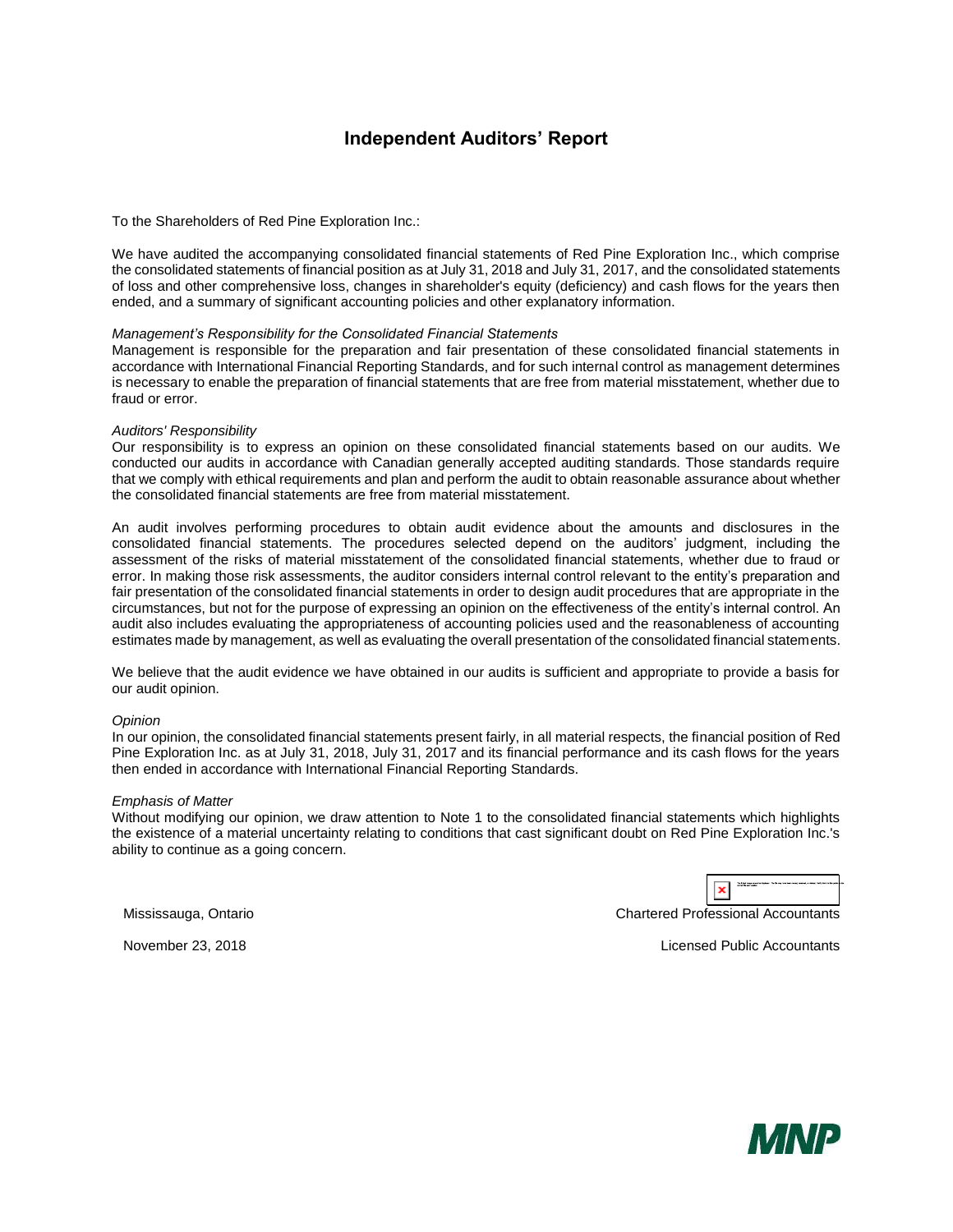# **Red Pine Exploration Inc.**

# **Consolidated Statements of Financial Position**

*(Expressed in Canadian Dollars)*

|                                                            | <b>July 31, 2018</b> | July 31, 2017           |
|------------------------------------------------------------|----------------------|-------------------------|
| <b>Assets</b>                                              |                      |                         |
|                                                            |                      |                         |
| <b>Current Assets:</b>                                     |                      |                         |
| Cash and Cash Equivalents<br><b>Marketable Securities</b>  | \$1,943,300<br>2,500 | \$3,388,171<br>2,500    |
| Amounts Receivable (note 4)                                | 295,115              | 674,250                 |
| Amounts Receivable from Joint Venture Partner (notes 6, 7) | 563,791              | 328,118                 |
| Prepaid Expenses                                           | 64,398               | 43,635                  |
| <b>Total Current Assets</b>                                | 2,869,104            | 4,436,674               |
|                                                            |                      |                         |
| Equipment (note 5)                                         | 149,960              | 198,527                 |
| Perpetual Software Licenses (note 5)                       | 26,304               | 34,404                  |
| Leasehold Improvements (note 5)                            | 105,474              | 124,650                 |
| Long-Term Rent Deposit (note 15)                           | 41,579               | 41,579                  |
|                                                            |                      |                         |
| <b>Total Assets</b>                                        | \$<br>3,192,421      | \$<br>4,835,834         |
|                                                            |                      |                         |
| <b>Liabilities</b>                                         |                      |                         |
| <b>Current Liabilities:</b>                                |                      |                         |
| Accounts Payable and Accrued Liabilities (notes 8)         | \$<br>375,198        | $\mathbb{S}$<br>719,889 |
| Deferred Flow-Through Premium (note 9)                     | 130,031              | 137,934                 |
| Flow-Through Provision (note 10)                           | 110,876              | 264,000                 |
| Lease Inducements (note 11)                                | 15,922               | 15,922                  |
| <b>Total Current Liabilities</b>                           | 632,027              | 1,137,745               |
|                                                            |                      |                         |
| Lease Inducements (note 11)                                |                      | 15,923                  |
| Rental Deposit (note 15)                                   | 17,281               | 17,281                  |
|                                                            |                      |                         |
| <b>Total Liabilities</b>                                   | 649,308              | 1,170,949               |
| <b>Shareholder's Equity</b>                                |                      |                         |
|                                                            |                      |                         |
| Share Capital (note 12)                                    | 46, 361, 624         | 44,037,907              |
| Contributed Surplus (note 13)                              | 7,658,688            | 7,642,199               |
| Warrant Reserve (note 14)                                  | 8,834,875            | 8,462,564               |
| <b>Accumulated Deficit</b>                                 | (60, 312, 074)       | (56, 477, 785)          |
|                                                            |                      |                         |
| <b>Total Shareholders' Equity</b>                          | 2,543,113            | 3,664,885               |
|                                                            |                      |                         |
| <b>Total Liabilities and Shareholders' Equity</b>          | \$<br>3,192,421      | \$<br>4,835,834         |

*The accompanying notes are an integral part of these Consolidated Financial Statements.*

**Nature of Operations and Going Concern** *(note 1)* **Commitments and Contingencies** *(note 15)* **Subsequent Events** *(note 19)*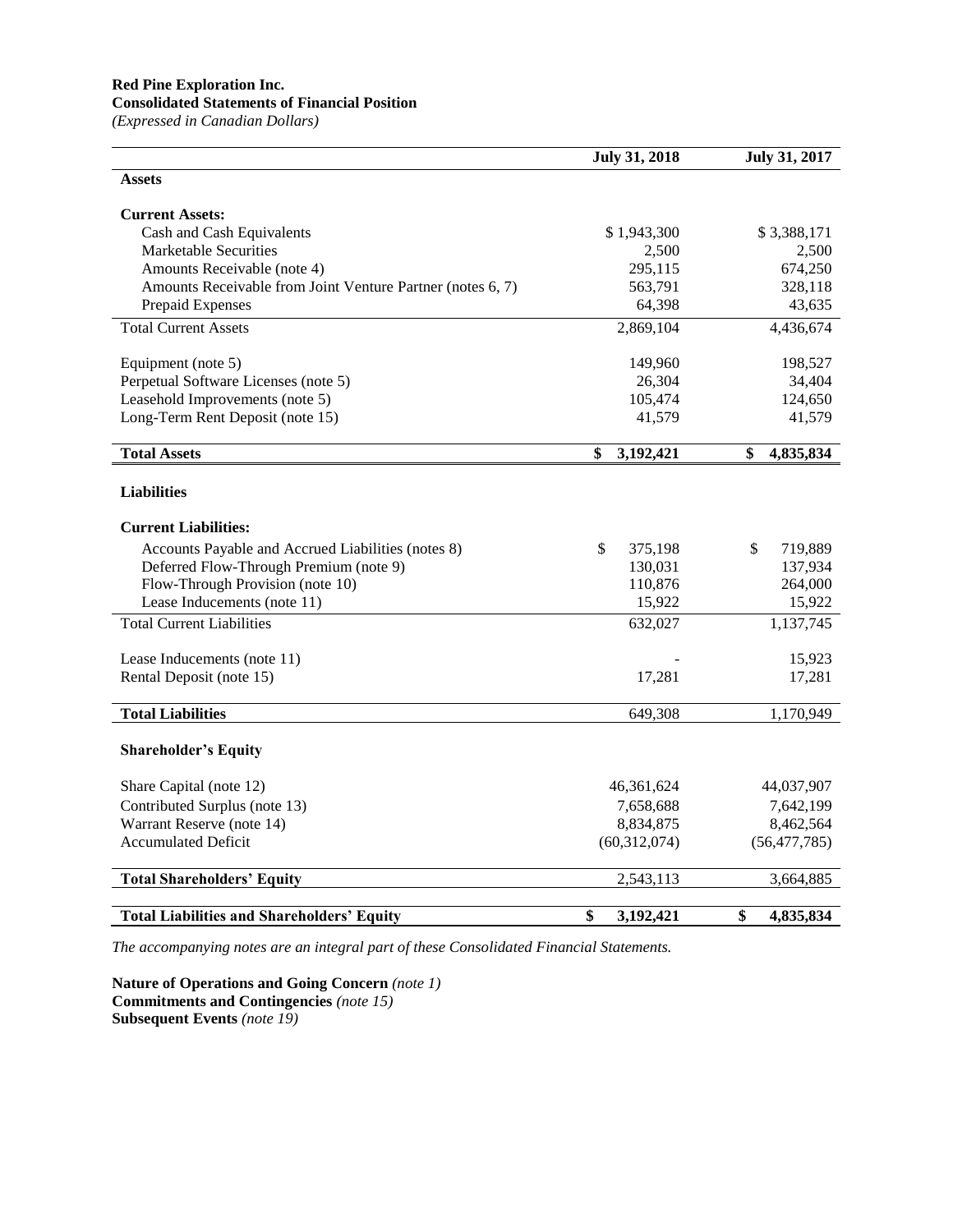### **Red Pine Exploration Inc. Consolidated Statements of Loss and Comprehensive Loss**

*(Expressed in Canadian Dollars)*

|                                               | <b>Year ended</b>    | <b>Year ended</b> |
|-----------------------------------------------|----------------------|-------------------|
|                                               | <b>July 31, 2018</b> | July 31, 2017     |
| <b>Expenses</b>                               |                      |                   |
| Exploration Expenditures (note 6, 7)          | 6,078,021            | 26,567,135        |
| General and Administrative (notes 11, 15)     | 595,199              | 896,090           |
| Payroll & Professional Fees (note 7)          | 435,573              | 646,022           |
| Share-Based Compensation (note 13)            | 16,489               | 354,159           |
| Depreciation and Amortization (note 5)        | 106,344              | 66,635            |
| Foreign Exchange (Income) Loss                | 2,834                | 127               |
| Interest (Income) Loss                        |                      | (476)             |
| Deferred Premium (note 9)                     | (121, 403)           | (394, 600)        |
| Recovery of Exploration Expenditures (note 6) | (2,978,768)          | (2,532,778)       |
| <b>Total Expenses</b>                         | 4,134,289            | 25,602,314        |
| <b>Other income</b>                           |                      |                   |
| Sale Net Smelter Return (note 6)              | (300,000)            |                   |
| Loss and Comprehensive Loss for the Year      | \$(3,834,289)        | \$(25,602,314)    |
|                                               |                      |                   |
| Loss per share $-$ basic and diluted          | \$ (0.01)            | \$ (0.14)         |
| Weighted average shares outstanding           | 284,209,655          | 180,441,117       |
|                                               |                      |                   |

*The accompanying notes are an integral part of these Consolidated Financial Statements.*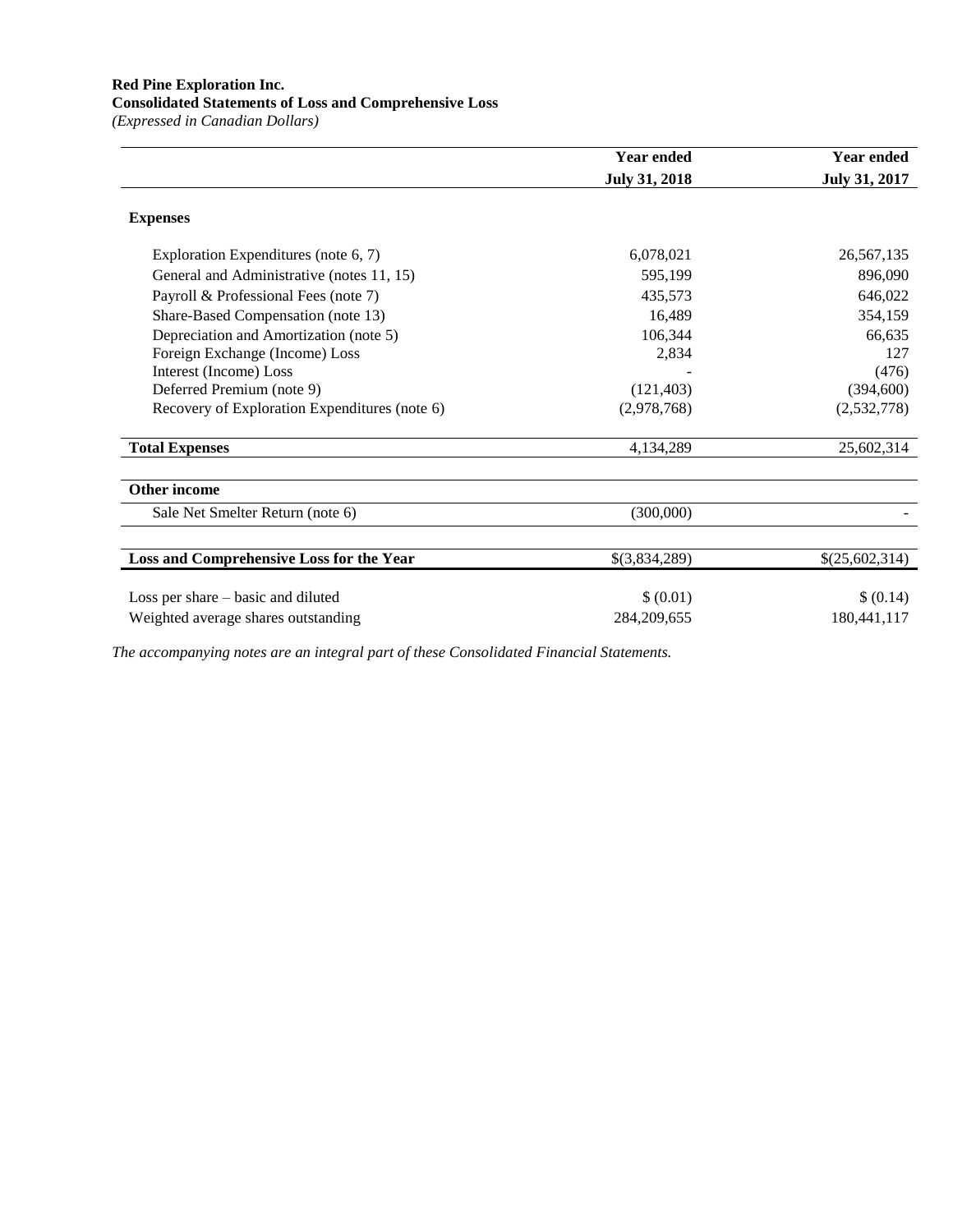# **Red Pine Exploration Inc.**

# **Consolidated Statements of Cash Flows**

*(Expressed in Canadian Dollars)*

|                                                      | <b>Year Ended</b><br><b>July 31, 2018</b> | <b>Year Ended</b><br><b>July 31, 2017</b> |
|------------------------------------------------------|-------------------------------------------|-------------------------------------------|
| <b>Operating Activities</b>                          |                                           |                                           |
| Loss for the Year                                    | \$(3,834,289)                             | \$ (25,602,314)                           |
|                                                      |                                           |                                           |
| Adjustments for non-cash items:                      |                                           |                                           |
| Acquisition of Augustine (note 3)                    |                                           | 21,035,673                                |
| Amortization of lease inducements                    | (15, 923)                                 | (15, 922)                                 |
| Amortization and depreciation                        | 106,344                                   | 72,710                                    |
| Amortization included in exploration expenditures    | 8,100                                     |                                           |
| Recognition of deferred premium                      | (121, 403)                                | (394, 600)                                |
| Share based property acquisition                     | 10,000                                    |                                           |
| Stock-based compensation                             | 16,489                                    | 354,159                                   |
|                                                      |                                           |                                           |
| Change in working capital items:                     |                                           |                                           |
| Amounts receivable                                   | 379,135                                   | (565,323)                                 |
| Amounts receivable from joint-venture partners       | (235, 673)                                | (98, 045)                                 |
| Prepaid expenses                                     | (20, 763)                                 | (9,837)                                   |
| Accounts payable and accrued liabilities             | (344, 692)                                | 639,236                                   |
| Rent deposit                                         |                                           | (41, 579)                                 |
| Flow-through provision                               | (137, 041)                                |                                           |
| Net cash used in operating activities                | (4,189,716)                               | (4,625,842)                               |
| <b>Investing Activities</b>                          |                                           |                                           |
| Vehicular purchases, net of disposals                | (35,218)                                  | (87, 827)                                 |
| Exploration equipment purchases                      | (2,401)                                   | (133,003)                                 |
| Office equipment purchases                           | (982)                                     | (19, 870)                                 |
| Perpetual software licenses                          |                                           | (40, 479)                                 |
| Leasehold improvements                               |                                           | (134, 238)                                |
| Net cash used in investing activities                | (38, 601)                                 | (415, 417)                                |
|                                                      |                                           |                                           |
| <b>Financing Activities</b>                          |                                           |                                           |
| Proceeds from private placement, net of issue costs  | 2,557,099                                 | 5,924,395                                 |
| Proceeds from warrant and option exercise            | 226,347                                   | 860,681                                   |
| Net cash provided by financing activities            | 2,783,446                                 | 6,785,076                                 |
| <b>Cash and Cash Equivalents</b>                     |                                           |                                           |
| Net increase (decrease) in cash and cash equivalents | (1,444,871)                               | 1,743,817                                 |
| Cash and cash equivalents - beginning of year        | 3,388,171                                 | 1,644,354                                 |
| Cash and cash equivalents - end of year              | $\overline{\$}$ 1,943,300                 | \$3,388,171                               |
| <b>Supplemental Disclosures:</b>                     |                                           |                                           |
| Interest received as cash                            |                                           | 476                                       |
| Shares issued to settle debt                         | 16,083                                    |                                           |

*The accompanying notes are an integral part of these Consolidated Financial Statements.*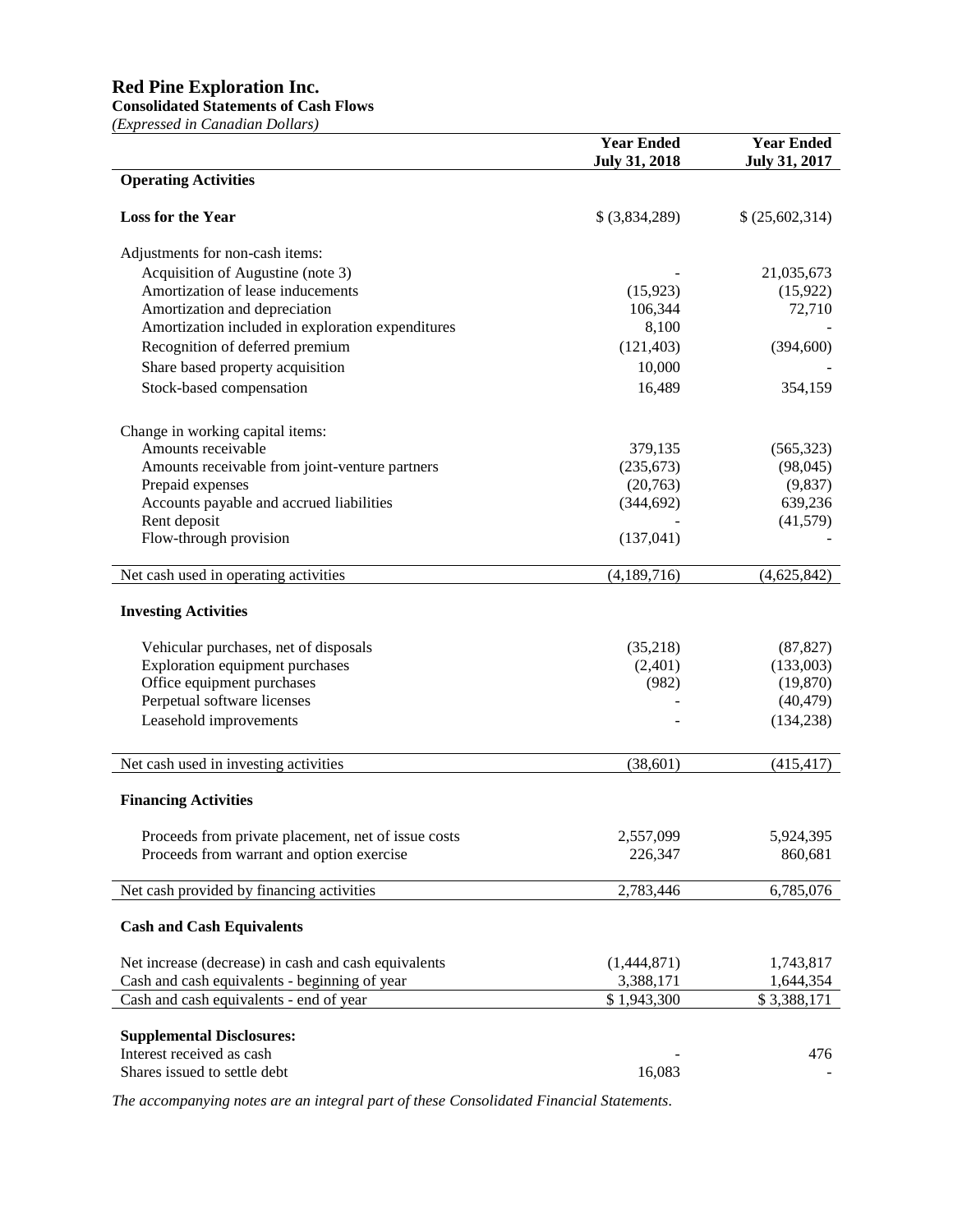### **Red Pine Exploration Inc. Consolidated Statements of Changes in Shareholder's Equity (Deficiency)** *(Expressed in Canadian Dollars)*

|                                                   | <b>Shares</b><br># | <b>Share</b><br>Capital<br>S | Contributed<br><b>Surplus</b><br>\$ | Warrant<br><b>Reserve</b><br>\$ | <b>Accumulated</b><br><b>Deficit</b><br>\$ | Shareholder's<br><b>Equity</b><br>(Deficiency) |
|---------------------------------------------------|--------------------|------------------------------|-------------------------------------|---------------------------------|--------------------------------------------|------------------------------------------------|
|                                                   |                    |                              |                                     |                                 |                                            |                                                |
| <b>Balance - July 31, 2016</b>                    | 102,809,943        | 22,949,805                   | 6,318,813                           | 2,564,822                       | (30,875,471)                               | 957,969                                        |
| Private Placement                                 | 48,755,566         | 6,540,340                    |                                     |                                 |                                            | 6,540,340                                      |
| Fair Value of Warrants Issued                     |                    | (1,310,950)                  |                                     | 1,310,950                       |                                            |                                                |
| Fair Value of Flow-Through Premiums               |                    | (137, 934)                   |                                     |                                 |                                            | (137, 934)                                     |
| Cost of Issue                                     |                    | (615, 945)                   |                                     |                                 |                                            | (615, 945)                                     |
| Shares Issued for Acquisition of Augustine        | 100,668,733        | 14,093,623                   |                                     |                                 |                                            | 14,093,623                                     |
| Warrants Issued for Acquisition of Augustine      |                    |                              |                                     | 5,972,823                       |                                            | 5,972,823                                      |
| Stock Options Issued for Acquisition of Augustine |                    |                              | 969,227                             |                                 |                                            | 969,227                                        |
| <b>Options Exercised</b>                          | 150,000            | 8,250                        |                                     |                                 |                                            | 8,250                                          |
| <b>Warrants Exercised</b>                         | 9,495,982          | 852,431                      |                                     |                                 |                                            | 852,431                                        |
| Fair Value of Warrants Exercised                  |                    | 450,367                      |                                     | (450, 367)                      |                                            |                                                |
| Fair Value of Warrants Expired                    |                    | 935,664                      |                                     | (935, 664)                      |                                            |                                                |
| <b>Shares-for-Debt Settlement</b>                 | 2,268,802          | 272,256                      |                                     |                                 |                                            | 272,256                                        |
| <b>Stock-Based Compensation</b>                   |                    |                              | 354,159                             |                                 |                                            | 354,159                                        |
| Loss for the Year                                 |                    |                              |                                     |                                 | (25,602,314)                               | (25,602,314)                                   |
| <b>Balance - July 31, 2017</b>                    | 264,149,026        | 44,037,907                   | 7,642,199                           | 8,462,564                       | (56, 477, 785)                             | 3,664,885                                      |
| <b>Private Placement</b>                          | 27,426,315         | 2,865,300                    |                                     |                                 |                                            | 2,865,300                                      |
| Fair Value of Warrants Issued                     |                    | (1,495,316)                  |                                     | 1,495,316                       |                                            |                                                |
| Fair Value of Flow-Through Premiums               |                    | (113,500)                    |                                     |                                 |                                            | (113,500)                                      |
| Cost of Issue                                     |                    | (308, 102)                   |                                     |                                 |                                            | (308, 102)                                     |
| Warrants Exercised                                | 2,388,105          | 226,247                      |                                     |                                 |                                            | 226,247                                        |
| Fair Value of Warrants Exercised                  |                    | 135,193                      |                                     | (135, 193)                      |                                            |                                                |
| Fair Value of Warrants Expired                    |                    | 987,812                      |                                     | (987, 812)                      |                                            |                                                |
| <b>Shares-for-Debt Settlement</b>                 | 146,209            | 16,083                       |                                     |                                 |                                            | 16,083                                         |
| Shares for Acquisition of Property                | 100,000            | 10,000                       |                                     |                                 |                                            | 10,000                                         |
| Stock-Based Compensation                          |                    |                              | 16,489                              |                                 |                                            | 16,489                                         |
| Loss for the Year                                 |                    |                              |                                     |                                 | (3,834,289)                                | (3,834,289)                                    |
| <b>Balance – July 31, 2018</b>                    | 294,209,655        | 46,361,624                   | 7,658,688                           | 8,834,875                       | (60,312,074)                               | 2,543,113                                      |

*The accompanying notes are an integral part of these Consolidated Financial Statements.*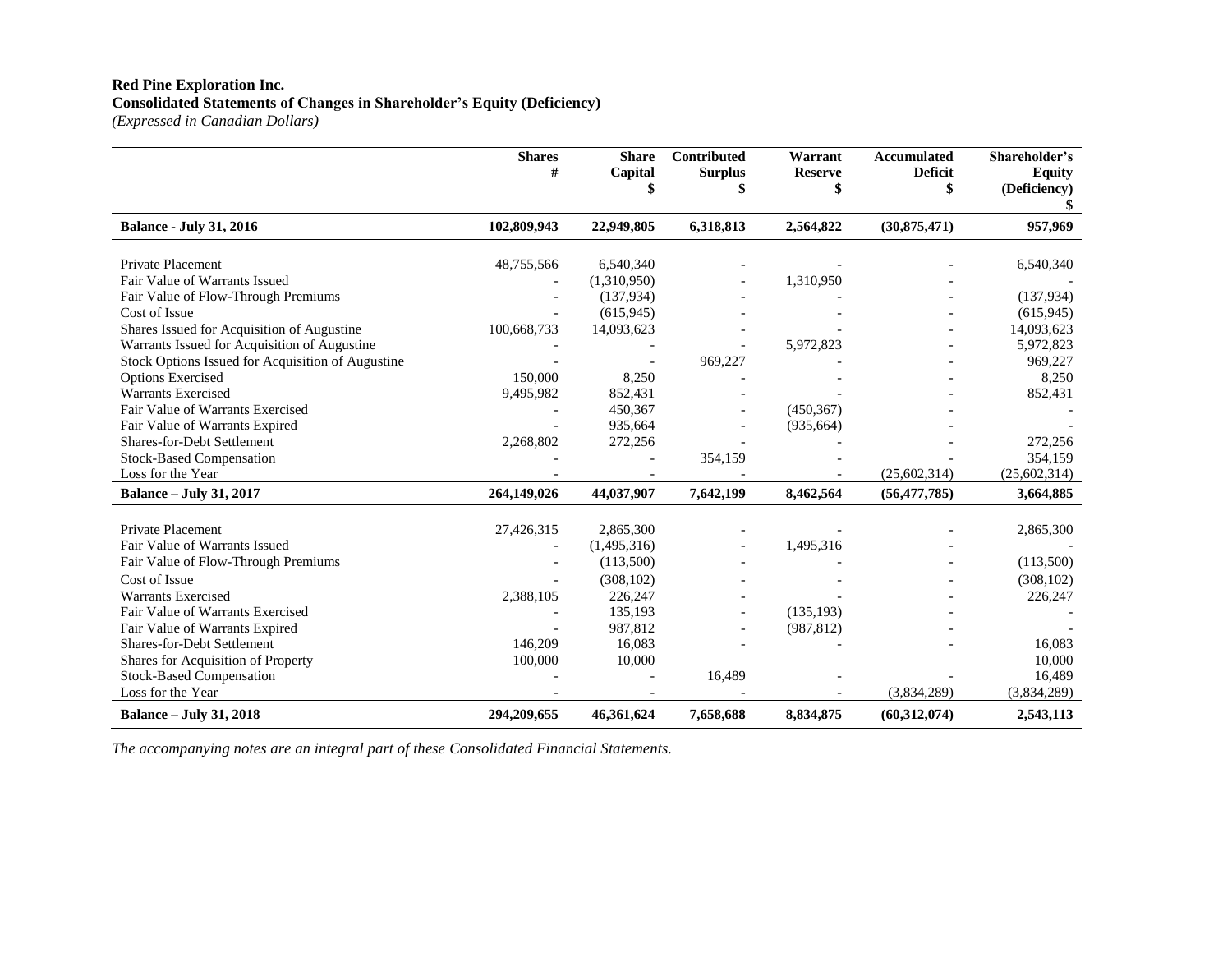# **1. Nature of Operations and Going Concern**

Red Pine Exploration Inc. (the "Company" or "Red Pine") was founded in 1936 under the laws of Ontario, Canada for the acquisition, exploration, and development of mining properties. The Company's head office and primary location of its registered records is 145 Wellington Street West, Suite 1001, Toronto, Ontario, M5J 1H8. The Company is currently in the exploration stage and has not commenced any commercial operations.

The accompanying Consolidated Financial Statements have been prepared on the basis of a going concern, which contemplates the realization of assets and liquidation of liabilities in the normal course of business.

As at July 31, 2018, the Company had a working capital surplus of \$2,237,077 (July 31, 2017: surplus of \$3,298,929) and an accumulated deficit of \$60,312,074 (July 31, 2017: deficit of \$56,477,785).

In assessing whether the going concern assumption is appropriate, management considers all available information about the future, which is at least, but not limited to, twelve months from the end of the reporting period. The Company's ability to continue operations and fund its mining interest expenditures is dependent on management's ability to secure additional financing. Management is actively pursuing such additional sources of financing, and while it has been successful in doing so in the past, there can be no assurance it will be able to do so in the future. The Company is currently in the exploration stage and has not commenced commercial operations. These conditions cast significant doubt about the Company's ability to continue as a going concern.

Theses Consolidated Financial Statements do not give effect to adjustments that would be necessary should the Company be unable to continue as a going concern and therefore need to realize its assets and liquidate its liabilities and commitments in other than the normal course of business and at amounts different from those in the accompanying Consolidated Financial Statements.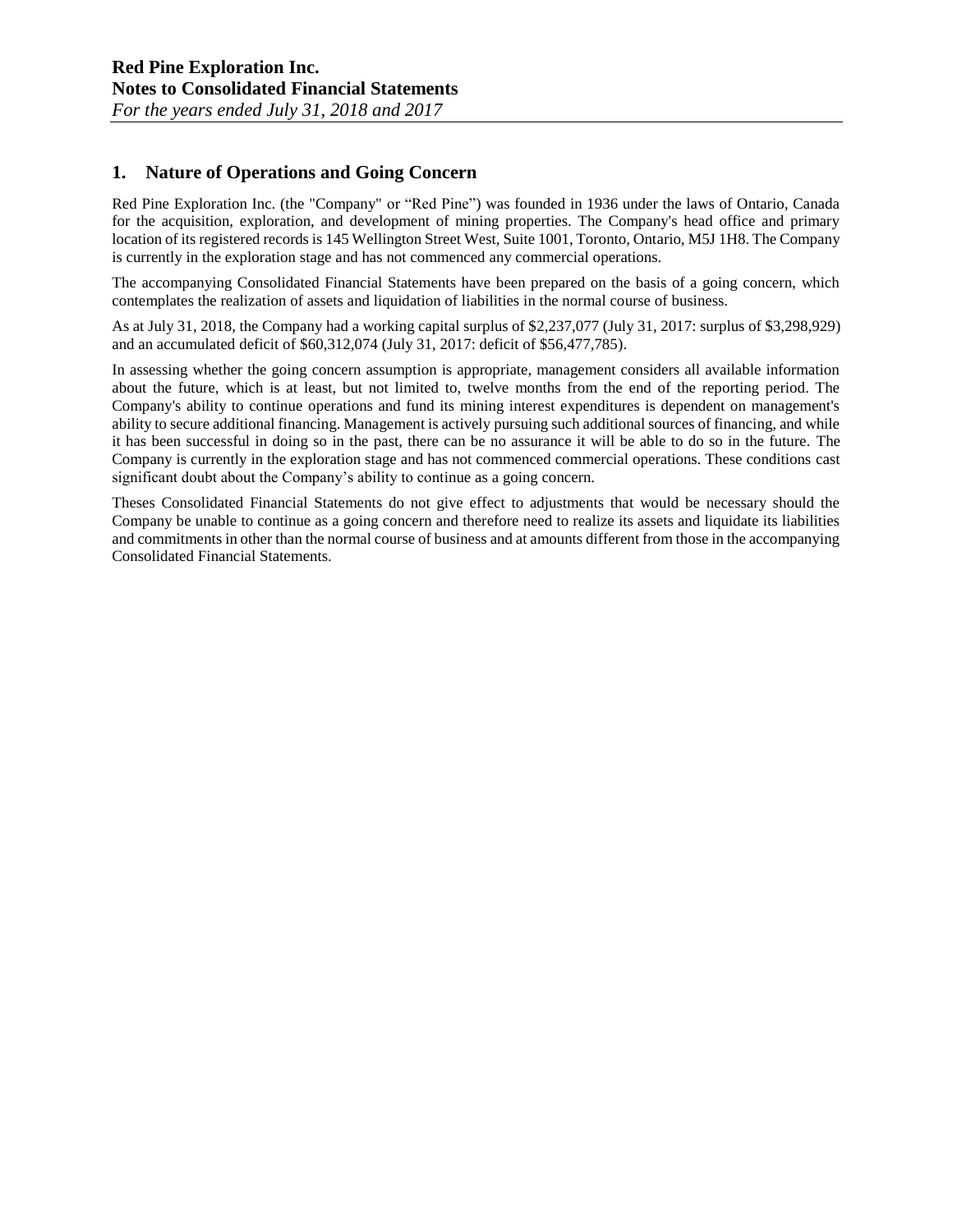# **2. Significant Accounting Policies**

### *(a) Statement of compliance*

These Consolidated Financial Statements have been prepared in accordance and comply with International Financial Reporting Standards ("IFRS") as issued by the International Accounting Standards Board ("IASB") and interpretations issued by the IFRS Interpretations Committee ("IFRIC").

The consolidated financial statements were approved by the Board of Directors on November 23, 2018.

#### *(b) Basis of presentation*

These consolidated financial statements have been prepared on a historical cost basis except for certain financial instruments that have been measured at fair value. In addition, these Consolidated Financial Statements have been prepared using the accrual basis of accounting, except for cash flow information.

### *(c) Basis of consolidation*

These Consolidated Financial Statements include the accounts of the Company and its wholly-owned subsidiary Augustine Ventures Inc., which was acquired on February 3, 2017 (see Note 3). All intercompany balances and transactions have been eliminated.

### *(d) Significant accounting judgements and estimates*

The preparation of these Consolidated Financial Statements requires management to make estimates and assumptions that affect the reported amounts of assets and liabilities at the date of the Consolidated Financial Statements and reported amounts of expenses during the reporting period.

Actual outcomes could differ from these estimates. The Consolidated Financial Statements include estimates which, by their nature, are uncertain. The impacts of such estimates are pervasive throughout the Consolidated Financial Statements and may require accounting adjustments based on future occurrences. Revisions to accounting estimates are recognized in the period in which the estimate is revised and also in future periods when the revision affects both current and future periods. Significant accounting judgments, estimates and underlying assumptions are reviewed on an ongoing basis.

Significant assumptions about the future and other sources of estimation uncertainty that management has made at the end of the reporting period, that could have an effect on the amounts recognized in the Consolidated Financial Statements relate to the following:

#### *Going concern*

The preparation of the Consolidated Financial Statements requires management to make judgments regarding the going concern of the Company.

#### *Share-based compensation*

Estimating fair value for granted stock options requires determining the most appropriate valuation model which is dependent on the terms and conditions of the grant. This estimate also requires determining the most appropriate inputs to the valuation model including the expected life of the option, volatility, dividend yield, and rate of forfeitures and making assumptions about them. The value of the share based payment expense along with the assumptions and model used for estimating fair value for share-based compensation transactions are disclosed in Note 13.

#### *Deferred Flow-Through Premium and Flow-Through Provision Estimates*

The assumptions and calculations used for estimating the value attributed to the flow-through premiums on flowthrough financings and flow-through provisions as disclosed in Notes 9 and 10.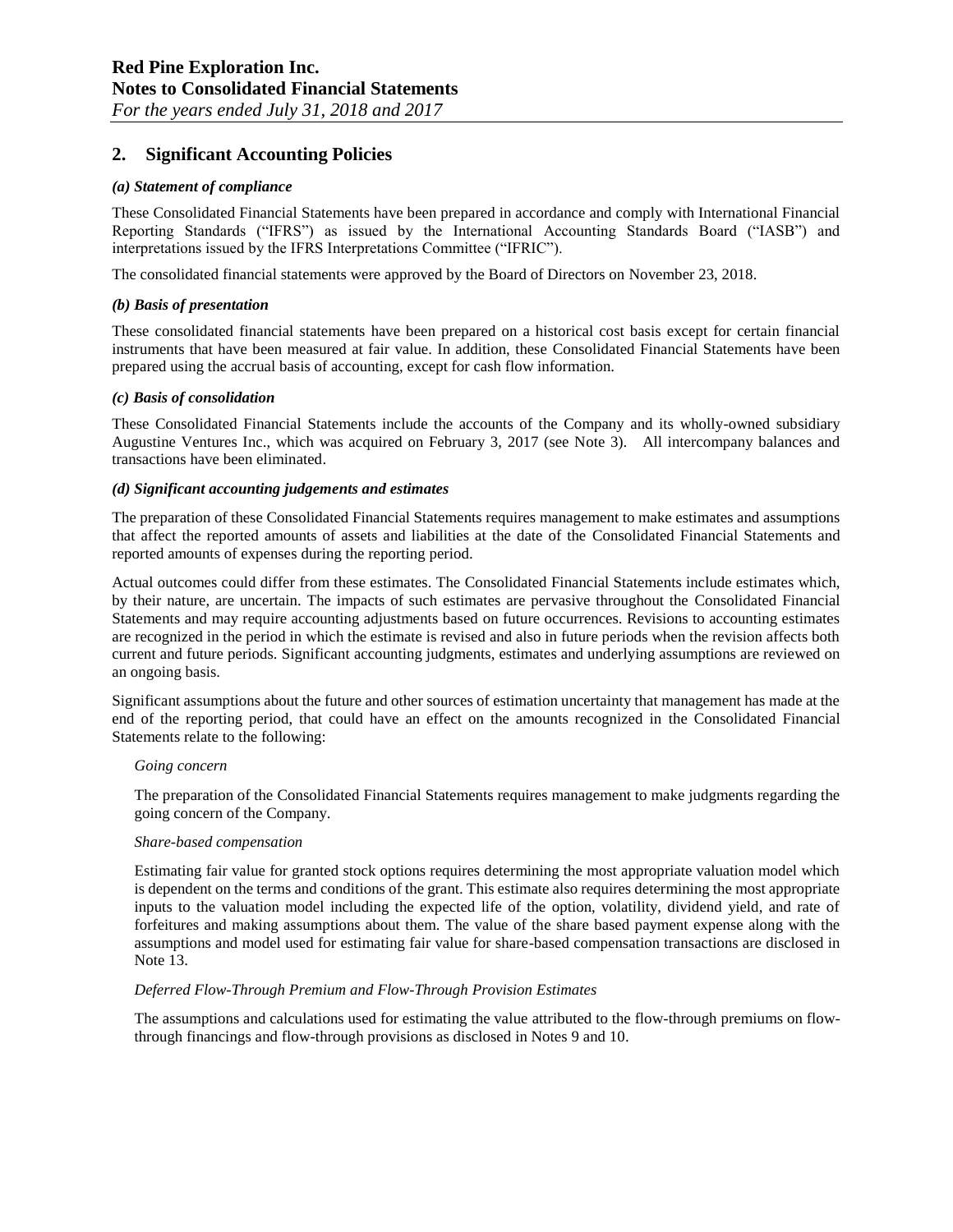### *(d) Significant accounting judgements and estimates (Continued)*

### *Deferred taxes*

The estimation of income taxes includes evaluating the recoverability of deferred tax assets based on an assessment of the Company's ability to utilize the underlying future tax deductions against future taxable income prior to expiry of those deductions. Management assesses whether it is probable that some or all of the deferred tax assets will not be realized. The ultimate realization of deferred tax assets is dependent upon the generation of future taxable income, which in turn is dependent upon the successful discovery, extraction, development and commercialization of mineral reserves. To the extent that management's assessment of the Company's ability to utilize future tax deductions changes, the Company would be required to recognize more or fewer deferred tax assets, and deferred tax provisions or recoveries could be affected.

### *(e) Foreign currencies*

The presentation currency of the Company and the functional currency of the Company and its subsidiaries is the Canadian dollar.

#### *(f) Financial instruments*

#### Financial assets

The Company classifies its financial assets into one of the following categories, depending on the purpose for which the asset was acquired. The Company's accounting policy for each category is as follows:

- Fair value through profit or loss This category comprises derivatives, or assets acquired or incurred principally for the purpose of being sold or repurchased in the near term. They are carried in the Consolidated Statements of Financial Position at fair value with changes in fair value recognized in the Consolidated Statements of Loss and Comprehensive Loss.
- Loans and receivables These assets are non-derivative financial assets with fixed or determinable payments that are not quoted in an active market. They are carried at cost less any provision for impairment.
- Held-to-maturity investments These assets are non-derivative financial assets with fixed or determinable payments and fixed maturities that the Company's management has the positive intention and ability to hold to maturity. These assets are measured at amortized cost using the effective interest method. If there is objective evidence that the investment is impaired, determined by reference to external credit ratings and other relevant indicators, the financial asset is measured at the present value of estimated future cash flows. Any changes to the carrying amount of the investment, including impairment losses, are recognized in the Consolidated Statements of Loss and Comprehensive Loss.
- Available-for-sale Non-derivative financial assets not included in the above categories are classified as available-for-sale. They are carried at fair value with changes in fair value recognized in comprehensive income (loss). Where a decline in the fair value of an available-for-sale financial asset constitutes objective evidence of impairment, the amount of the loss is removed from accumulated other comprehensive income / (loss) and recognized in the Consolidated Statements of Loss and Comprehensive Loss.

All financial assets except for those at fair value through profit or loss are subject to review for impairment at least at each financial position reporting date. Financial assets are impaired when there is objective evidence that the cash flows related to a financial asset or group of financial assets have been negatively impacted. Different criteria to determine impairment are applied for each category of financial assets described above.

#### Financial liabilities

The Company classifies its financial liabilities into one of two categories, depending on the purpose for which the corresponding asset was acquired. The Company's accounting policy for each category is as follows:

• Fair value through profit or loss – This category comprises derivatives, or liabilities acquired or incurred principally for the purpose of being sold or repurchased in the near term. They are carried in the Consolidated Statements of Financial Position at fair value with changes in fair value recognized in the Consolidated Statements of Loss and Comprehensive Loss.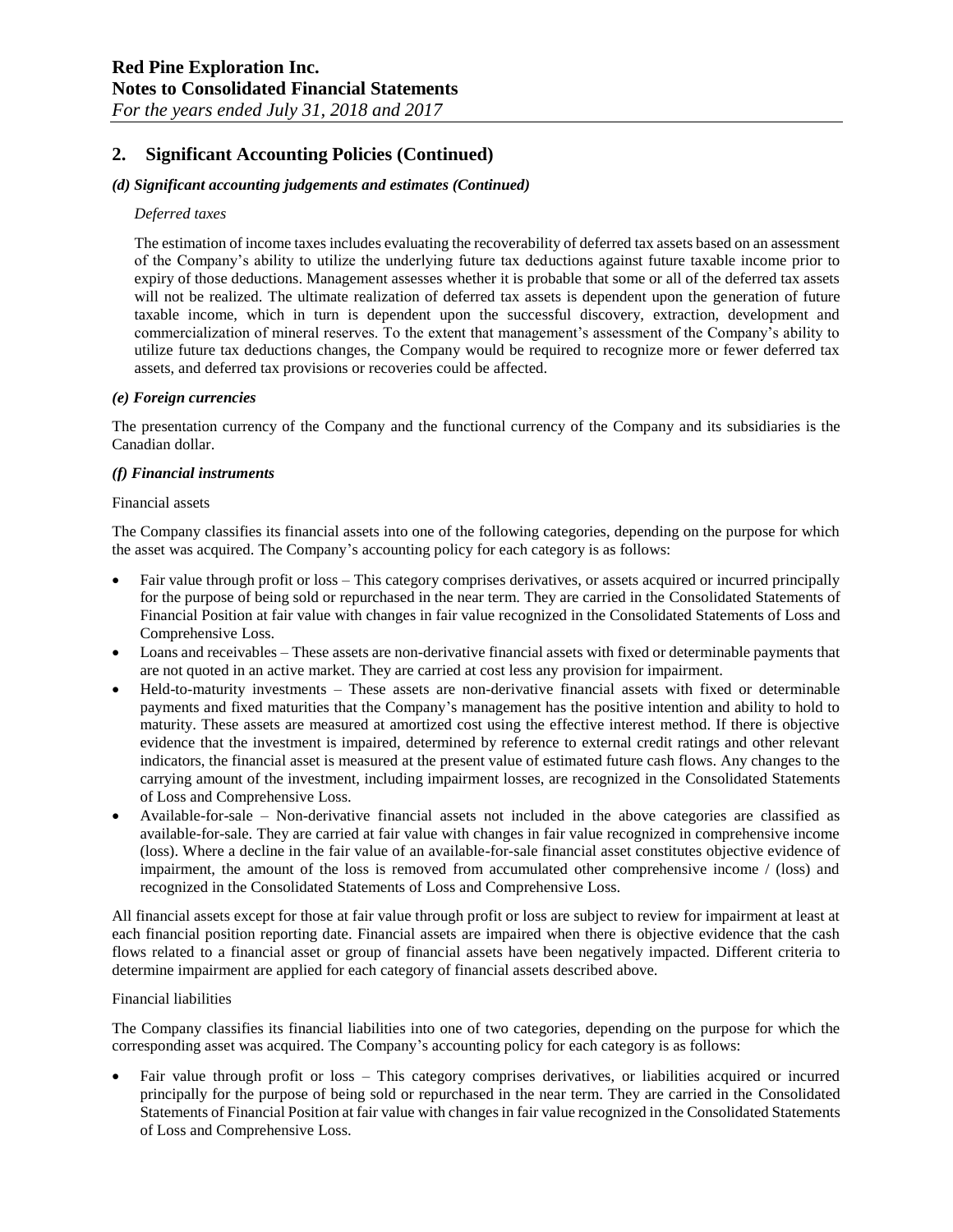### *(f) Financial instruments (Continued)*

• Other financial liabilities – This category includes other non-derivative accounts payables and accrued liabilities, which are recognized at amortized cost.

Financial instruments recorded at fair value in the Consolidated Statements of Financial Position are classified according to a three-level hierarchy that reflects the significance of the inputs used in making the fair value measurements. The three levels of fair value hierarchy are as follows:

- Level 1 Unadjusted quoted prices in active markets for identical assets or liabilities;
- Level 2 Inputs other than quoted prices that are observable for assets or liabilities, either directly or indirectly; and
- Level 3 Inputs for assets or liabilities that are not based on observable market data.

The Company's financial instruments consist of the following:

#### Financial assets:

- Cash and cash equivalents classified as fair value through profit or loss
- Amounts receivables, excluding HST receivable, classified as loans and receivables
- Amounts receivables from Joint Venture Partners classified as loans and receivables
- Marketable securities classified as available-for-sale

### Financial liabilities:

- Accounts payable and accrued liabilities classified as other financial liabilities
- Flow-through provision classified as other financial liabilities

The fair value of the Company's accounts receivable excluding HST receivable, amounts receivable from joint venture partners, flow through provision and accounts payable and accrued liabilities approximate the carrying value, which is the amount recorded on the Consolidated Statements of Financial Position. The Company's other financial instruments, cash and cash equivalents and marketable securities under the fair value hierarchy, are based on level 1 prices in active markets for identical assets or liabilities.

### *(g) Cash and cash equivalents*

Cash equivalents include money market instruments which are readily convertible into cash or have maturities at the date of purchase of less than ninety days.

### *(h) Mineral properties and exploration expenditures*

The Company expenses all costs relating to the acquisition of, exploration for and development of mineral claims and credits all revenues received against the exploration expenditures. Such costs include, but are not limited to acquisition costs, geological, geophysical studies, exploratory drilling and sampling.

Once a project has been established as commercially viable and technically feasible, related development expenditures are capitalized. This includes costs incurred in preparing the site for mining operations.

Capitalization ceases when the mine is capable of commercial production, with the exception of development costs that give rise to a future benefit.

#### *(i) Income taxes*

Income tax expense consists of current and deferred tax expense. Current and deferred tax are recognized in profit or loss except to the extent they relate to items recognized directly in equity or other comprehensive income.

Current tax is recognized and measured at the amount expected to be recovered from or payable to the taxation authorities based on the income tax rates enacted or substantively enacted at the end of the reporting period and includes any adjustment to taxes payable in respect of previous years.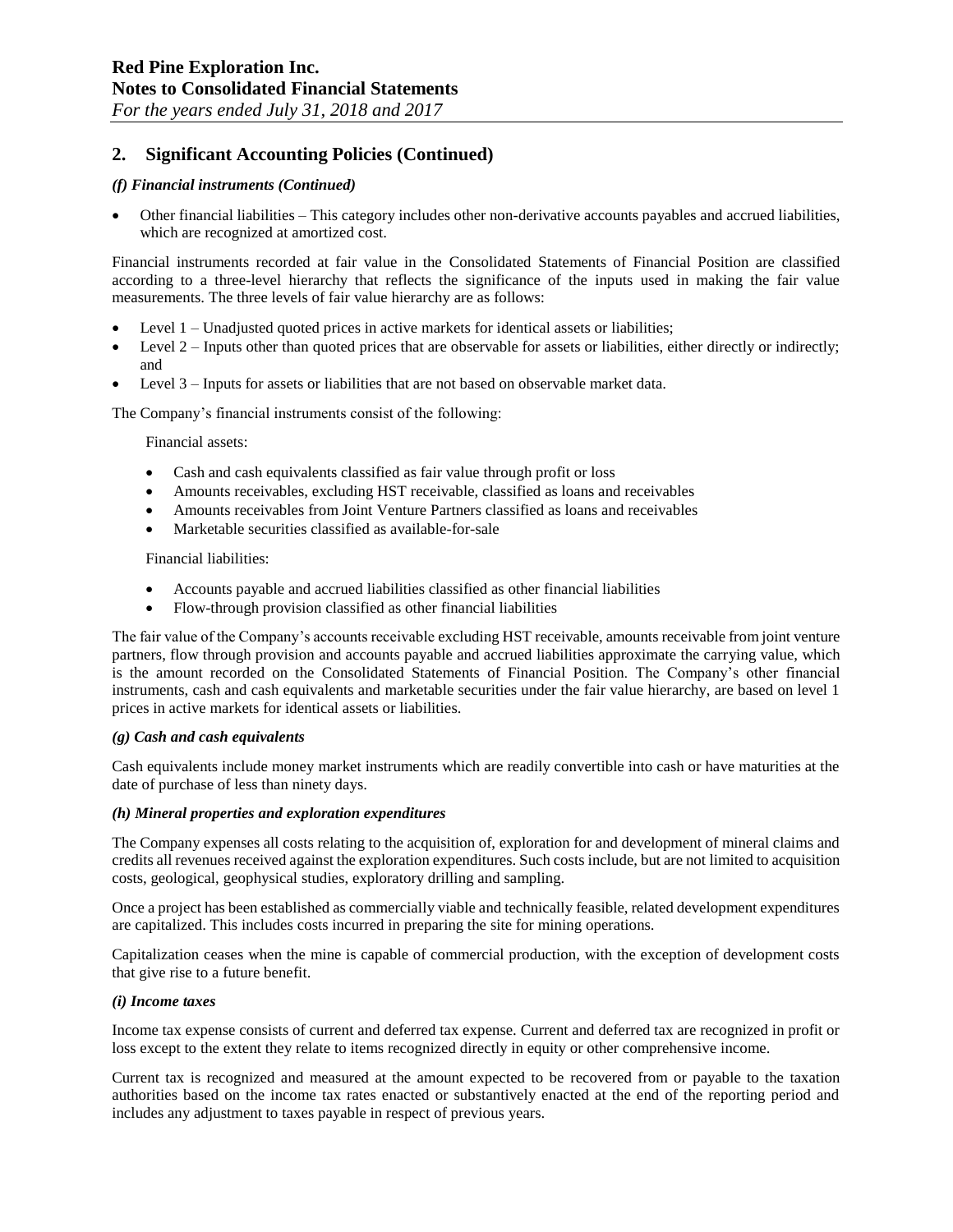### *(i) Income taxes (Continued)*

Deferred tax is recognized on any temporary differences between the carrying amounts of assets and liabilities in the Consolidated Financial Statements and the corresponding tax bases used in the computation of taxable earnings. Deferred tax assets and liabilities are measured at the tax rates that are expected to apply in the period when the asset is realized and the liability is settled. The effect of a change in the enacted or substantively enacted tax rates is recognized in net earnings and comprehensive loss depending on the item to which the adjustment relates.

Deferred tax assets are recognized to the extent future recovery is probable. At each reporting period end, deferred tax assets are reduced to the extent that it is no longer probable that sufficient taxable earnings will be available to allow all or part of the asset to be recovered.

### *(j) Share-based payment transactions*

The stock option plan allows the Company's employees and consultants to acquire shares of the Company. The fair value of options granted is recognized as a share-based payment expense with a corresponding increase in equity. An individual is classified as an employee when the individual is an employee for legal or tax purposes (direct employee) or provides services similar to those performed by a direct employee.

The fair value is measured at the grant date and each tranche is recognized on a graded-vesting basis over the period during which the options vest. The fair value of the options granted is measured using the Black-Scholes option pricing model taking into account the terms and conditions upon which the options were granted. At each period end, the amount recognized as an expense is adjusted to reflect the actual number of share options that are expected to vest.

In situations where equity instruments are granted to non-employees and same or all goods and services received by the entity as consideration cannot be specifically identified, they are measured at fair value of the share-based payments. Otherwise, share-based payments are measured at the fair value of goods or services received.

The Company transfers to share capital the value of expired, forfeited or canceled warrants."

### *(k) Asset retirement obligation*

IAS 37 - Provisions, Contingent Liabilities and Contingent Assets, provides guidance relating to asset retirement obligations. An obligation to incur restoration, rehabilitation and environmental costs arises when environmental disturbance is caused by the exploration, development or ongoing production of a mineral property interest. Such costs arising for the decommissioning of plant and other site preparation work, discounted to their net present value, are provided for and charged to expenses as an exploration cost, as soon as the obligation to incur such costs arises. Discount rates using a pretax rate that reflect the time value of money are used to calculate the net present value. The related liability is adjusted each period for the unwinding of the discount rate and for changes to the current marketbased discount rate, amount or timing of the underlying cash flows needed to settle the obligation.

As at July 31, 2018 and 2017, the Company had no asset retirement obligations.

### *(l) Loss per share*

The Company presents the basic and diluted loss per share data for its common shares, calculated by dividing the loss attributable to common shareholders of the Company by the weighted average number of common shares outstanding during the period. Diluted loss per share is determined by adjusting the loss attributable to common shareholders and the weighted average number of common shares outstanding for the effects of all dilutive potential common shares.

### *(m) Marketable securities*

Marketable securities consist of equity securities over which the Company does not have control or significant influence.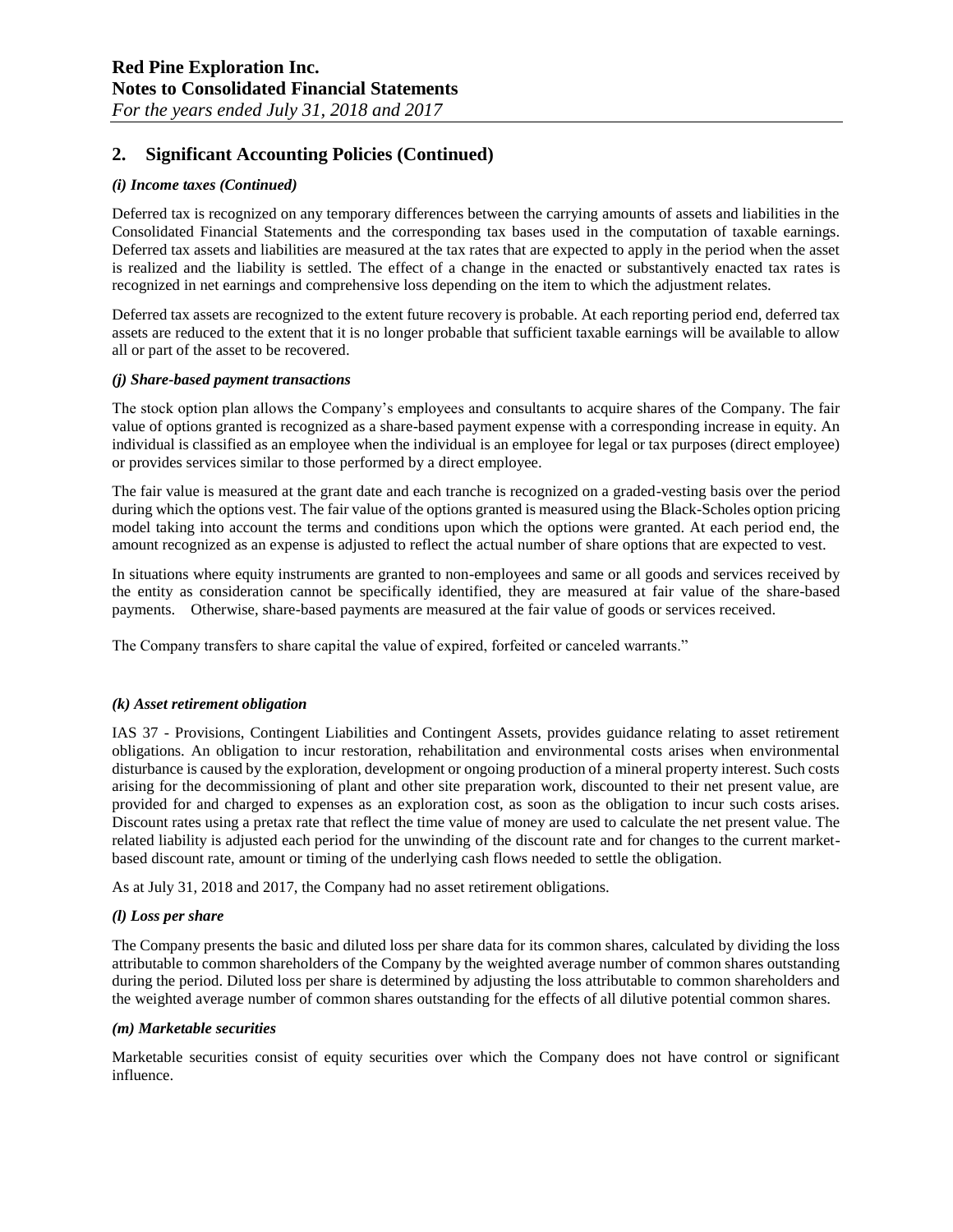### *(n) Equipment*

Equipment is stated at cost less accumulated depreciation and any impairment losses. Depreciation is charged so as to write off the cost of assets over their estimated useful live, using the straight line method after taking into account their estimated residual values. Depreciation beings when the equipment becomes available for use. Depreciation is charged to the Consolidated Statements of Loss and Comprehensive Loss.

The estimated useful lives, residual values and depreciation method are reviewed at each reporting period, with the effect of any changes in estimated accounted for on a prospective basis. The estimated useful lives of equipment are estimated as follows:

- The Company owns all-terrain vehicles and other exploration equipment, which are depreciated on a straightline basis over an estimated useful life of three (3) years.
- The Company owns office furniture and equipment, which are depreciated on a straight-line basis over an estimated useful life of seven (7) years.

The carrying values of equipment are reviewed for impairment when events or changes in circumstances indicate that the carrying values may not be recoverable.

Gains and losses on disposals are determined by comparing net proceeds with carrying amounts and are included in the Consolidated Statements of Loss and Comprehensive Loss.

### *(o) Leasehold Improvements*

Leasehold improvements are stated at cost less accumulated depreciation. Depreciation is charged so as to write off the cost of the leasehold improvements over their estimated useful live, using the straight line method. Depreciation beings when the leasehold improvements are completed. Depreciation is charged to the Consolidated Statements of Loss and Comprehensive Loss.

The estimated useful lives and depreciation method are reviewed at each reporting period, with the effect of any changes in estimated accounted for on a prospective basis. The estimated useful lives of leasehold improvements are estimated as follows:

• The Company completed leasehold improvements at its new principal office space, which is depreciated on a straight-line basis over the term of the lease of seven (7) years.

The carrying values of leasehold improvements are reviewed for impairment when events or changes in circumstances indicate that the carrying values may not be recoverable.

### *(p) Software Licenses*

Software licenses exceeding one year are stated at cost less accumulated amortization. Amortization is charged so as to write off the cost of the software licenses over their estimated useful live, using the straight line method. Amortization beings when the software licenses are acquired. Amortization is charged to the Consolidated Statements of Loss and Comprehensive Loss.

The estimated useful lives and amortization method are reviewed at each reporting period, with the effect of any changes in estimated accounted for on a prospective basis. The estimated useful lives of software licenses are estimated as follows:

• The Company has acquired perpetual software licenses for exploration software packages that are amortized on a straight-line basis over an estimated useful life of five (5) years and the amortization is reported in Exploration Expenditures on the Consolidated Statements of Loss and Comprehensive Loss.

The carrying values of software licenses are reviewed for impairment when events or changes in circumstances indicate that the carrying values may not be recoverable.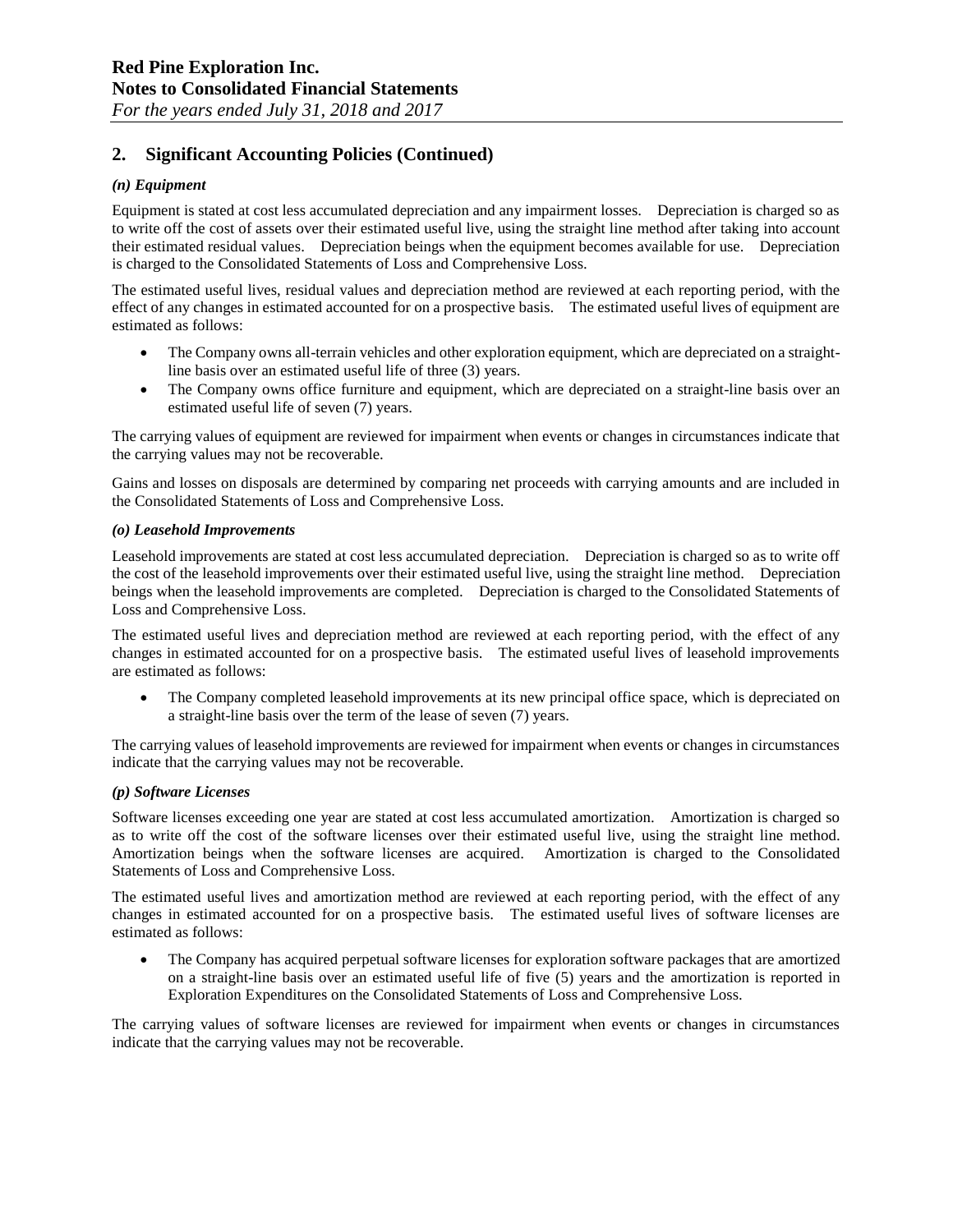### *(q) Flow-through shares*

The Company will from time to time, issue flow-through common shares to finance a significant portion of its exploration program. Pursuant to the terms of the flow-through share agreements, these shares transfer the tax deductibility of qualifying resource expenditures to investors. On issuance, the Company bifurcates the flow-through share into i) a flow-through share premium, equal to the estimated premium, if any, investors pay for the flow-through feature, which is recognized as a liability, and ii) share capital. Upon expenditures being incurred, the Company derecognizes the liability and recognizes income for the amount of tax reduction renounced to the shareholders. The premium is deferred and recognized as other income as the expenditure incurs, and the related deferred tax is recognized as a tax provision.

Proceeds received from the issuance of flow-through shares are restricted to be used only for Canadian resource property exploration expenditures. The Company may also be subject to a Part XII.6 tax on flow-through proceeds renounced under the Look-back Rule, in accordance with Government of Canada flow-through regulations. When applicable, this tax is accrued as a financial expense until paid.

### *(r) Standards issued but not yet effective*

Certain new accounting standards and interpretations have been published that are not mandatory for the July 31, 2018 reporting period.

IFRS 9 Financial Instruments ("IFRS 9") was initially issued by the IASB in November 2009 and issued in its completed version in July 2014, and will replace IAS 39 Financial Instruments: Recognition and Measurement ("IAS 39"). IFRS 9 replaces the multiple rules in IAS 39 with a single approach to determine whether a financial asset is measured at amortized cost or fair value and a new mixed measurement model for debt instruments having only two categories: amortized cost and fair value. The approach in IFRS 9 is based on how an entity manages its financial instruments in the context of its business model and the contractual cash flow characteristics of the financial assets. The new standard also requires a single impairment method to be used, replacing the multiple impairment methods in IAS 39. IFRS 9 is effective for annual periods beginning on or after January 1, 2018. The Company will adopt this standard on August 1, 2018. Management believes that the standard will not have a significant impact on the Company's Consolidated Financial Statements.

In January 2016, the IASB issued IFRS 16, Leases ("IFRS 16"). IFRS 16 eliminates the current dual model for lessees, which distinguishes between on-statement of financial position finance leases and off- statement of financial position operating leases. Instead, there is a single, on-statement of financial position accounting model that is similar to current finance lease accounting. The extent of the impact of adoption of IFRS 16 has not yet been determined. IFRS 16 is effective for periods beginning on or after January 1, 2019, with early adoption permitted.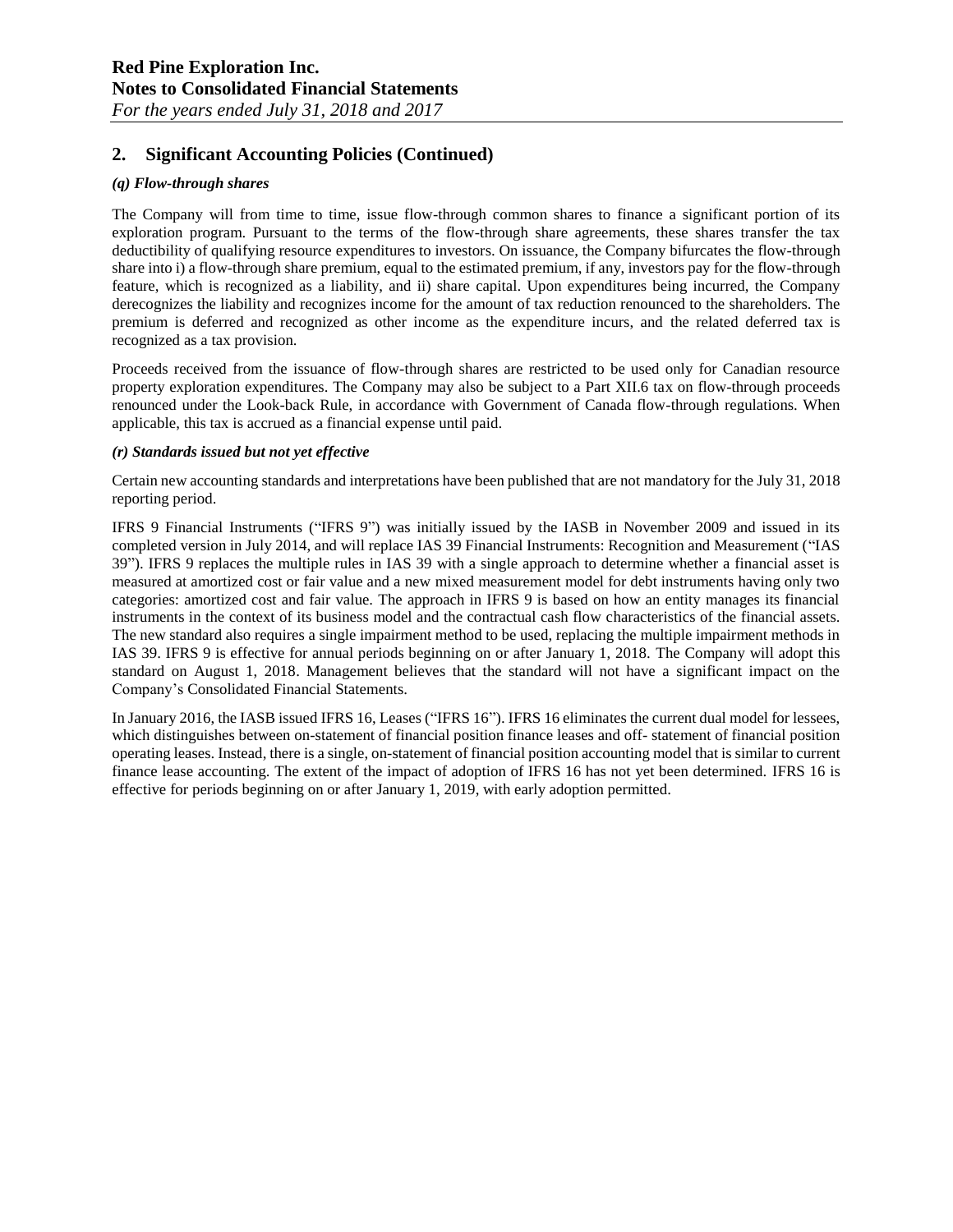# **3. Acquisition of Augustine Ventures Inc.**

On November 14, 2016, the Company and Augustine Ventures Inc. ("Augustine") announced a definitive arrangement agreement (the "Transaction") whereby the Company acquired all the outstanding securities of Augustine pursuant to the plan of arrangement provisions of the *Business Corporations Act* (Ontario). The Transaction was approved by Augustine shareholders and was completed on February 3, 2017, whereby Augustine became a wholly-owned subsidiary of the Company.

In accordance with IFRS 3 – Business Combinations, the Transaction does not meet the definition of a business combination as Augustine has not yet commenced commercial operations and is in the exploration stage. Consequently, the transaction has been recorded as an asset acquisition.

In consideration for the acquisition of Augustine:

- a) Each Augustine common share was exchanged for 0.76 Red Pine common shares (the "Exchange Ratio") resulting in the issuance of 100,668,733 common shares. The fair value of these common shares was estimated at \$14,093,623 based on a closing price of \$0.14 per share.
- b) Each outstanding Augustine warrant became exercisable pursuant to the terms of such warrant certificates for common shares of the Company, with the number of shares issuable and exercise price adjusted based on the Exchange Ratio, resulting in the effective issuance of 49,581,045 common share purchase warrants (see note 14). The fair value of the warrants was estimated at \$5,972,823 using the Black-Scholes option pricing model with the following weighted average assumptions: current stock price \$0.14, volatility 200%, risk-free rate 0.55%, dividend yield 0%, and expected life of 0.08 to 3.25 years.
- c) All outstanding stock options of Augustine were cancelled prior to the effective time of the transaction and were reissued as Red Pine stock options, with the number of shares issuable and the exercise price adjusted based on the Exchange Ratio. The fair value of the stock options was estimated at \$969,227 using the Black-Scholes option pricing model with the following weighted average assumptions: current stock price \$0.14, volatility 200%, risk-free rate 0.55%, dividend yield 0%, and expected life 5 years. The stock options were issued on April 11, 2017 (see Note 13).

The fair value of the total consideration on the acquisition date and the amounts recognized as of the acquisition date for each major class of assets acquired and liabilities assumed are as follows:

| <b>Purchase Price Consideration</b>                         | <b>Fair Value</b> |
|-------------------------------------------------------------|-------------------|
| \$<br>Fair value of 100,668,733 Common Shares Issued        | 14,093,623        |
| Fair value of 49,581,045 Warrants Issued                    | 5,972,823         |
| Fair value of 8,284,000 Stock Options Reserved for Issuance | 969,227           |
|                                                             |                   |
| \$<br><b>Fair Value of Purchase Price Consideration</b>     | 21,035,673        |
|                                                             |                   |
| <b>Net Assets Acquired</b>                                  |                   |
| Cash and Cash Equivalents                                   | \$<br>35,399      |
| Amounts Receivable                                          | 41,205            |
| <b>Prepaid Expenses</b>                                     | 37,490            |
| Exploration Asset (30% of Wawa JV) (Note 6)                 | 21, 212, 777      |
| Accounts Payable and Accrued Liabilities                    | (291, 198)        |
| \$<br><b>Fair Value of Total Net Assets</b>                 | 21,035,673        |

In accordance with the Company accounting policies, the exploration asset was expensed upon acquisition. The Amount Receivable from Joint Venture Partners relating to Augustine was eliminated upon acquisition resulting in a decrease of the Recovery of Exploration Expenditures by \$216,023.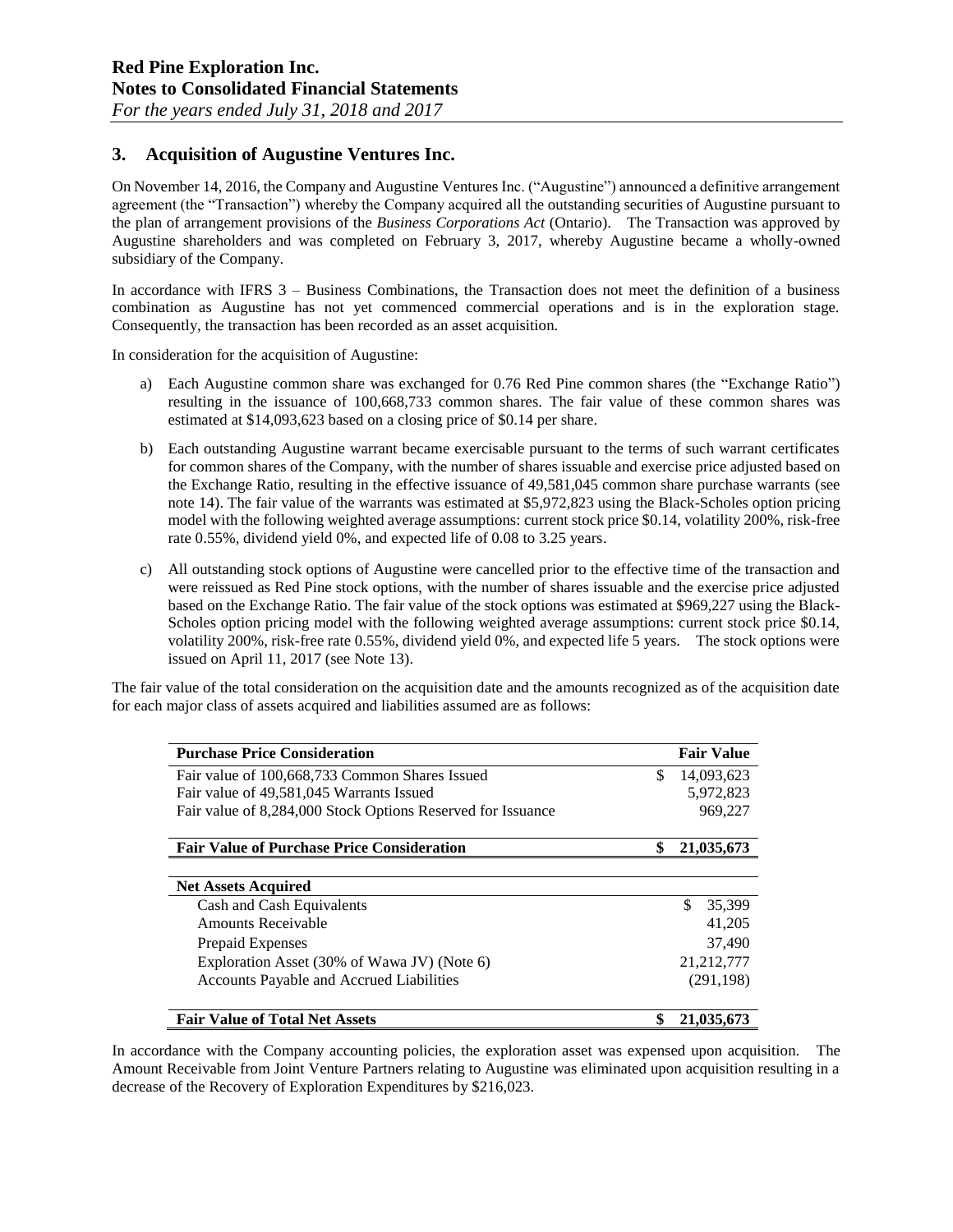# **4. Trade and Other Receivables**

|                                   | <b>Year ended</b><br><b>July 31, 2018</b> | <b>Year ended</b><br><b>July 31, 2017</b> |
|-----------------------------------|-------------------------------------------|-------------------------------------------|
| Related Party Receivable (Note 7) | 200,994                                   | 94,686                                    |
| <b>HST</b> Receivable             | 71,612                                    | 579,564                                   |
| Other Receivable                  | 22,509                                    | -                                         |
|                                   | 295,115                                   | 674,250                                   |

# **5. Equipment, Software and Leasehold Improvements**

The following table sets out the changes to the carrying value of vehicular, exploration and office equipment:

|                                | <b>Vehicular</b><br>Equipment | <b>Exploration</b><br><b>Equipment</b> | <b>Office</b><br>Equipment | All<br>Equipment |
|--------------------------------|-------------------------------|----------------------------------------|----------------------------|------------------|
|                                | \$                            | \$                                     | \$                         | \$               |
| <b>Balance – July 31, 2016</b> | 5.251                         | 9.622                                  |                            | 14,873           |
| Disposition                    | (1,000)                       |                                        |                            | (1,000)          |
| Acquisitions                   | 88,827                        | 133,003                                | 19,870                     | 241,700          |
| Depreciation                   | (24, 757)                     | (30, 870)                              | (1, 419)                   | (57,046)         |
| <b>Balance - July 31, 2017</b> | 68,321                        | 111,755                                | 18.451                     | 198,527          |
| Acquisitions                   | 35,218                        | 2.401                                  | 982                        | 38,601           |
| Depreciation                   | (35,796)                      | (48,429)                               | (2,943)                    | (87, 168)        |
| <b>Balance – July 31, 2018</b> | 67,743                        | 65,727                                 | 16,490                     | 149,960          |

The following table sets out the changes to the carrying value of software licenses and leasehold improvements:

|                                | <b>Software</b><br><b>Licenses</b><br>\$ | Leasehold<br><b>Improvements</b><br>\$ |
|--------------------------------|------------------------------------------|----------------------------------------|
| <b>Balance – July 31, 2016</b> | ۰                                        |                                        |
| Acquisitions                   | 40,479                                   | 134,238                                |
| Amortization                   | (6,075)                                  | (9,588)                                |
| <b>Balance – July 31, 2017</b> | 34,404                                   | 124,650                                |
| Amortization                   | (8,100)                                  | (19,176)                               |
| <b>Balance - July 31, 2018</b> | 26.304                                   | 105,474                                |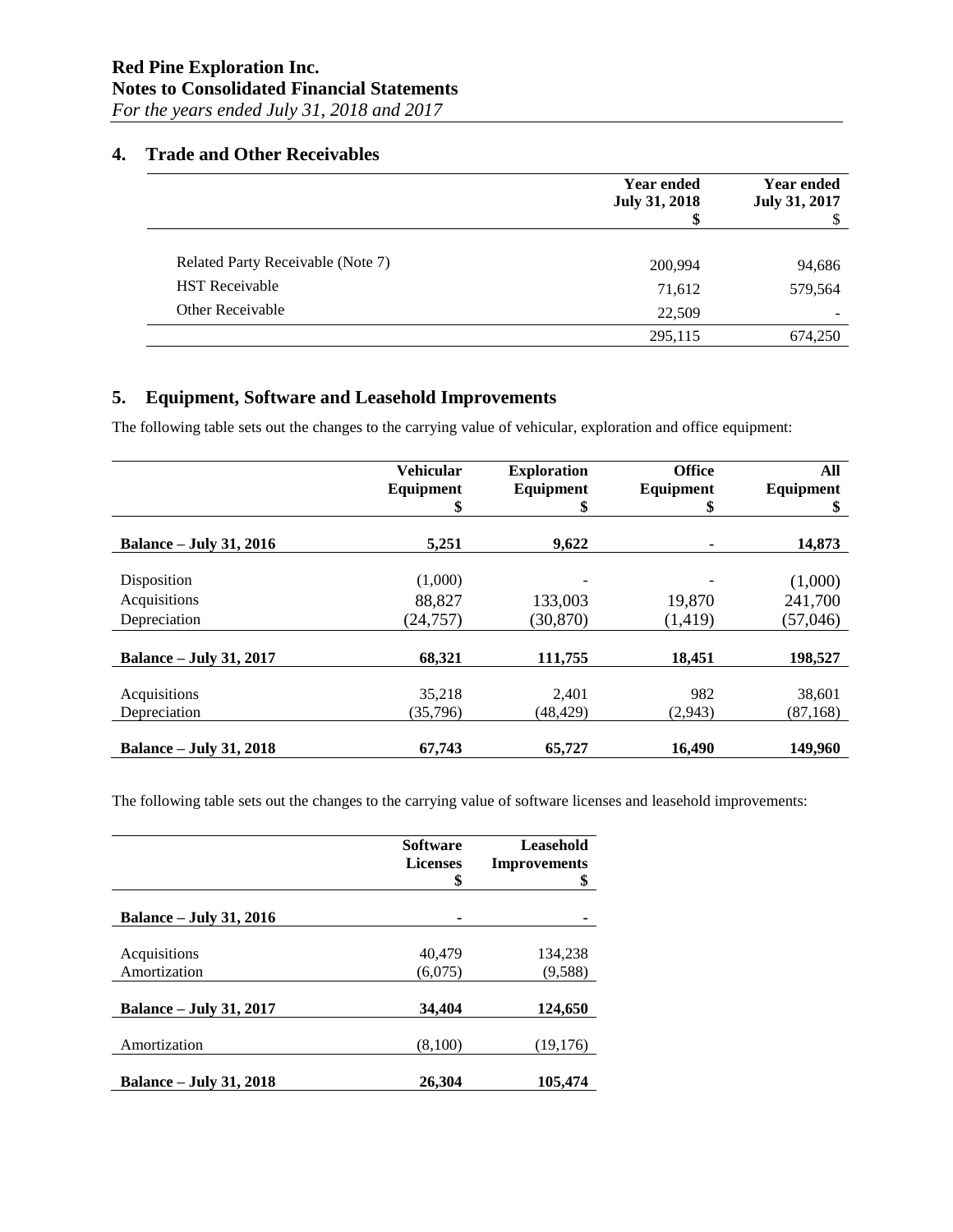# **6. Mineral Properties**

The Company has ownership interests in the several exploration projects. The Wawa Gold Project is the primary focus of exploration. The following table summarizes the cumulative exploration and evaluation expenditures the Company has incurred on its mineral properties. The Wawa Gold property expenditures includes all amounts incurred by the joint-venture prior to any prorated recovery from the joint-venture partners.

|                                     | <b>Wawa Gold</b><br>Project<br>\$ | Cayenne<br><b>Property</b><br>ъ | <b>Other</b><br><b>Properties</b><br>S | <b>Total</b><br><b>Properties</b><br>\$ |
|-------------------------------------|-----------------------------------|---------------------------------|----------------------------------------|-----------------------------------------|
| <b>Balance – July 31, 2016</b>      | 3,018,122                         | 6,133,216                       | 8,381,799                              | 17,533,137                              |
|                                     |                                   |                                 |                                        |                                         |
| Property Acquisition Costs (Note 3) | 21,212,777                        |                                 |                                        | 21, 212, 777                            |
| <b>Exploration Expenditures</b>     | 5,295,591                         | 4.470                           | 54,297                                 | 5.354.358                               |
|                                     |                                   |                                 |                                        |                                         |
| <b>Balance – July 31, 2017</b>      | 29,526,490                        | 6,137,686                       | 8.436.096                              | 44,100,272                              |
|                                     |                                   |                                 |                                        |                                         |
| <b>Property Acquisition Costs</b>   | 637,909                           |                                 | 6,000                                  | 643,909                                 |
| <b>Exploration Expenditures</b>     | 5,394,034                         |                                 | 40,078                                 | 5,434,112                               |
| <b>Balance – July 31, 2018</b>      | 35,558,433                        | 6.137.686                       | 8.482,174                              | 50,178,293                              |

During the year ended July 31, 2018:

- a) The Company incurred total exploration and evaluation expenditures of \$5,394,034 and property acquisition costs of \$637,909 on the Wawa Gold property (2017: \$5,295,591 and \$21,212,777 on the acquisition of Augustine, which resulted in an increased ownership of 30% in the Wawa Gold joint-venture).
- b) The Company incurred total exploration and evaluation expenditures of \$40,078 and property evaluation expenditures of \$6,000 on other properties (2017: \$58,767).
- c) The following table represent the amounts invoiced to the Wawa Gold joint-venture partners for their prorated share of the exploration program costs incurred during the year-ended July 31, 2018, which includes exploration and evaluation expenditures, joint expenditures and any project management fees. The amounts for Augustine are those that were invoiced and recovered prior to the acquisition of Augustine, which was completed on February 3, 2017 (Note 3).

|                                | <b>Citabar</b> | <b>Augustine</b> | <b>All JV Partners</b> |
|--------------------------------|----------------|------------------|------------------------|
| <b>Balance – July 31, 2016</b> | \$464,465      | \$348,348        | \$812,813              |
| Recovery of JV Expenditures    | 2,165,513      | 367,265          | 2,532,778              |
| <b>Balance – July 31, 2017</b> | \$2,629,978    | \$715,613        | \$3,345,591            |
| Recovery of JV Expenditures    | 2,978,768      |                  | 2,978,768              |
| <b>Balance – July 31, 2018</b> | \$5,608,746    | \$715,613        | \$6.324.359            |

As at July 31, 2018, \$563,791(2017 - \$328,118) was due from the joint-venture partners.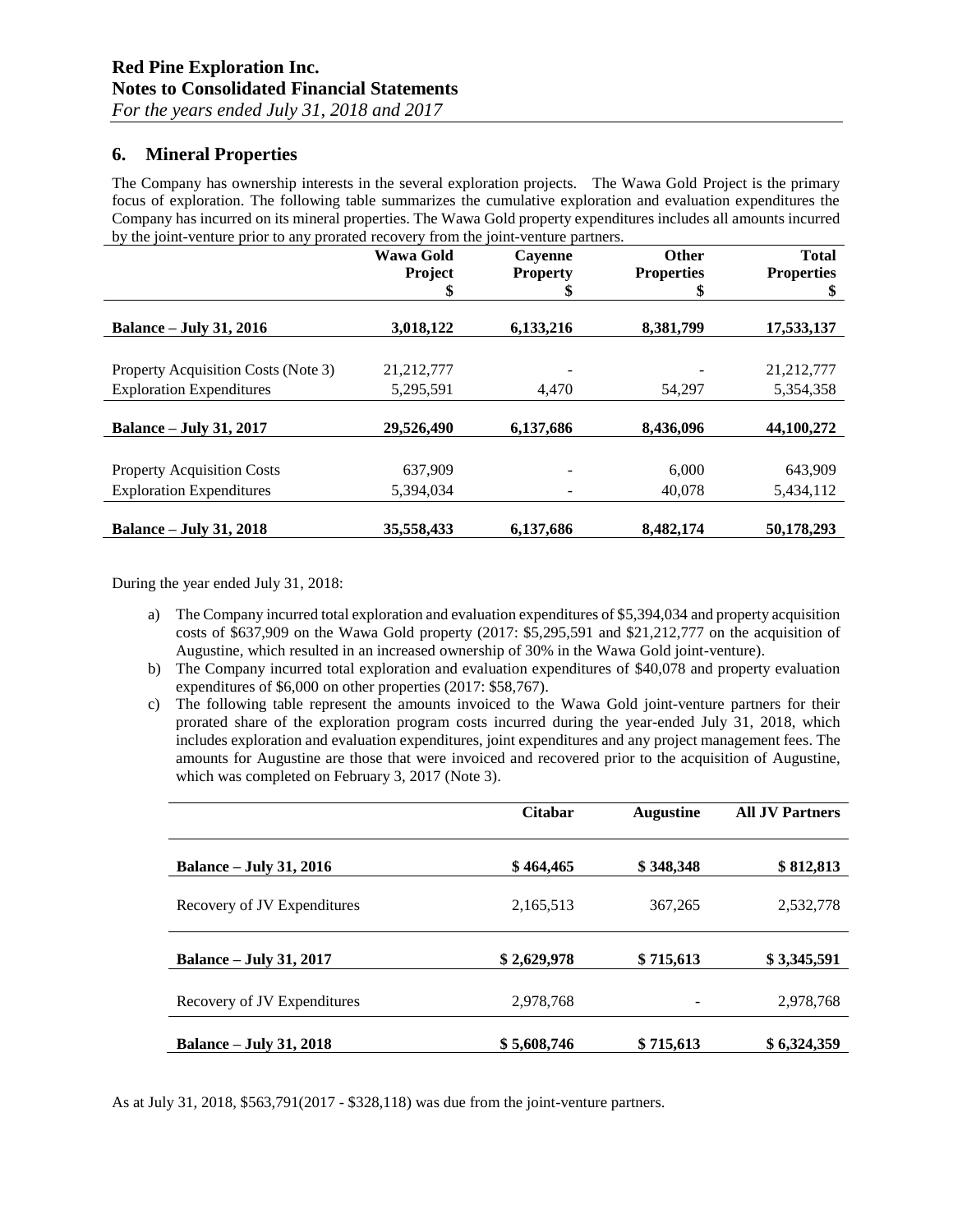# **6. Mineral Properties (Continued)**

### **Wawa Gold Project**

As at July 31, 2018 the Wawa Gold property consisted of 34 unpatented and mining claims and 164 patented and leased mining claims totaling 5,582 contiguous hectares and hosts several past producing mines. The project area is located approximately 2 kilometres east of the Town of Wawa in northern Ontario.

On August 7, 2015, the Company met the conditions to earn its initial 30% interest in the underlying joint venture (the "Wawa Gold JV"), which was owned 30% by Augustine and 40% by Citabar, whereby the Company became the operating manager of the JV. In the fall of 2015, all 34 unpatented mining claims were transferred to a 30/30/40 shared holding to reflect the satisfied earn in agreement. As operating manager:

- a) The Company is entitled to receive project management fees from the JV partners.
- b) The Company shall be reimbursed periodically by the JV partners on a pro rata basis for all exploration expenditures incurred for the benefit of the joint-venture, which are recognized as a reduction of exploration expenditures when invoiced to the JV partners.

On February 3, 2017, the Company completed a plan of arrangement whereby Augustine became a wholly-owned subsidiary resulting in an increase in the ownership to 60% of the Wawa Gold Property.

### **Cayenne Property**

The Cayenne property consisted of 2 unpatented claims (2 claim units) and 1 lease (62.67 ha) in Genoa Township located approximately 110 kilometers southwest of Timmins, Ontario. The Company owns 100% of the property.

### **Algoma-Talisman Property**

The Company has a 100% interest in a MRO patented land package covering approximately 65 square kilometers of fee simple patented mineral rights in Coppell and Newton Townships of the Porcupine Mining Division of Northern Ontario located approximately 110 km southwest of Timmins, Ontario.

### **Mortimer Property**

The Company has a 100% interest in a block of 12 contiguous unpatented mining claims covering approximately 2.3 square kilometers in the Dore Township approximately 110 km southwest of Timmins, Ontario. The previous owners retain NSRs ranging between 0.2% and 2% on certain claims and the Company has the option to purchase a portion of these NSRs for various cash payments as specified in the original purchase agreements.

### **Mount Logano Property**

The Company held a 100% interest in 1 unpatented mining claim (3 claim units) located approximately 11 km east of the Dome mine in Timmins, Ontario. The claim is subject to a 3% NSR for gold and a 2% NSR for other minerals mined in the Mt. Logano Property. The Company has the right at any time to buy back 50% of the NSR (or 1.50% NSR for gold and 1.00% NSR for all other minerals) for the sum of \$3,000,000.

### **Moffatt Property**

The Company has a 100% interest in 4 unpatented mining claims covering 704 hectares located approximately 10 km northwest of Atikokan, Ontario.

### **Net Smelter Royalties**

The Company retains a 1.5% Net Smelter Return ("NSR") on approximately 75 square kilometers of claims 20 km east of Goldcorp's Borden Gold project near Chapleau, Ontario. The underlying property package was sold to Probe Mines Ltd. in November 2012.

On June 4, 2018, the Company sold a 2% NSR on a property consisting of 43 claims in the Wawa area of Ontario owned by Alamos Gold Inc., for \$300,000.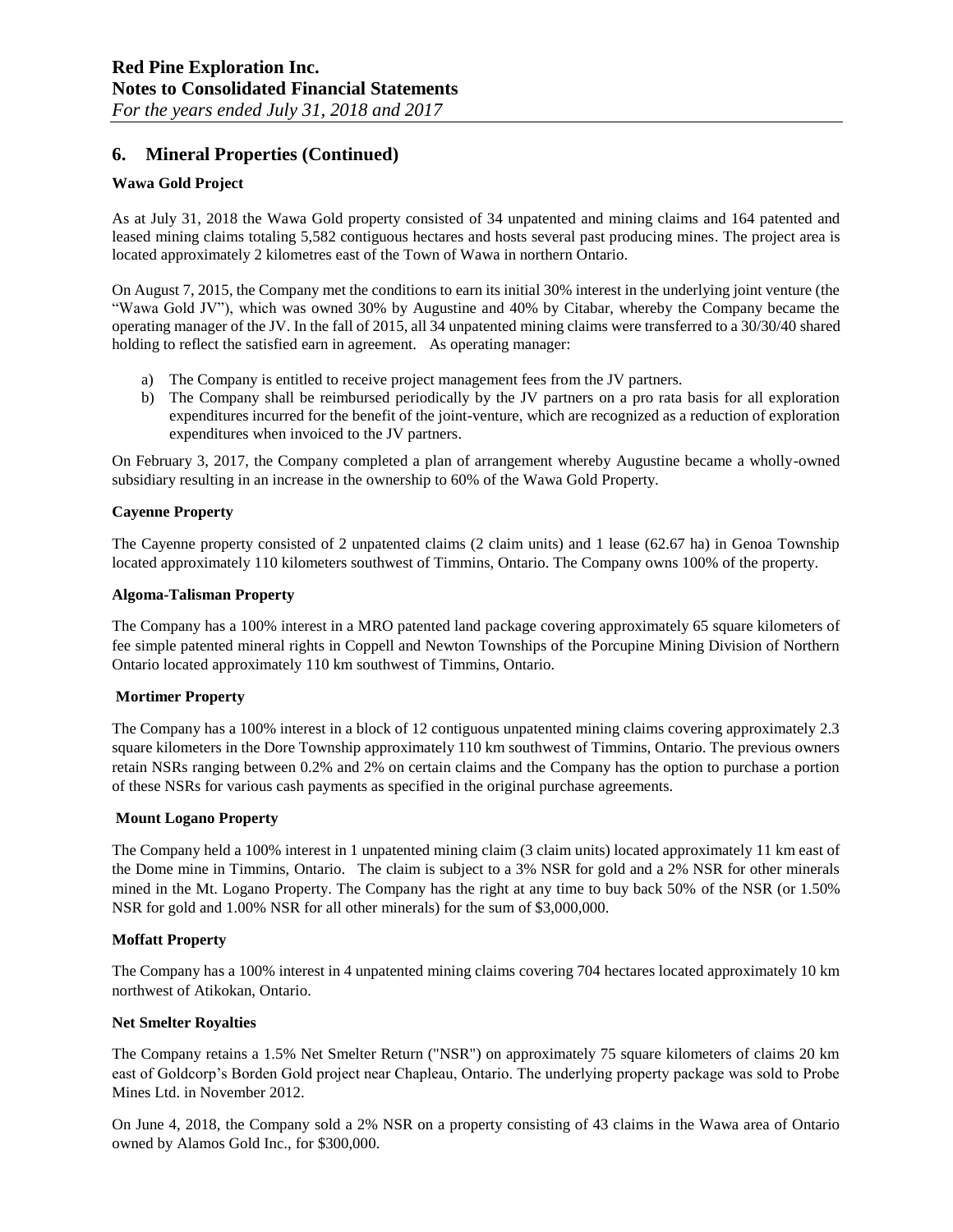# **7. Related Party Transactions and Balances**

Related parties as defined by IAS 24 *Related Party Disclosures* include the members of the Board of Directors, key management personnel and any companies controlled by these individuals. Key management personnel include those persons having authority and responsibility for planning, directing and controlling activities of the Company.

Key management personnel for the Company consists of the CEO, CFO, VP Exploration and Executive Director of Mining.

The following transactions occurred with related parties during the year ended July 31, 2018:

- a) Key management personnel received the following compensation:
	- i. Cash compensation of \$141,295 (2017: \$320,758), which has been recorded in exploration expenditures on the Consolidated Statements of Loss and Comprehensive Loss.
	- ii. Cash compensation of \$nil (2017: \$213,603), which has been recorded in payroll and professional fees on the Consolidated Statements of Loss and Comprehensive Loss.
	- iii. Professional fees of \$88,850 (2017: \$90,500), which was paid to a corporation controlled by the CFO for professional services, which has been recorded in payroll and professional fees on the Consolidated Statements of Loss and Comprehensive Loss.
	- iv. Professional fees of \$101,749 (2017: \$64,000), which was paid to a corporation controlled by the Executive Director of Mining, which has been recorded in payroll and professional fees on the Consolidated Statements of Loss and Comprehensive Loss.
- b) Directors and key management personnel received 300,000 stock options valued at \$16,489 (2017: 1,850,000 stock options valued at \$216,450).
- c) In 2017 in accordance with the plan of arrangement for the acquisition of Augustine:
	- i. Former directors and key management personnel that are still with the Company received 3,420,000 stock options valued at \$400,140.
	- ii. Former directors and key management personnel that are no longer with the Company received 4,028,000 stock options valued at \$471,275.
- d) Companies under the common management received the following services:
	- i. Exploration services in the amount of \$549,918 (2017: \$nil), which was recorded as a recovery of exploration expenditures.
	- ii. Office and general administration services in the amount of \$109,585 (2017: \$nil), which was recorded as a recovery of general administration.

As of July 31, 2018, the outstanding related party balances were as follows:

- a) Corporations under common management control owe the Company \$200,994 (July 31, 2017: \$32,520) for the reimbursement of shared expenditures, which has been included in amounts receivable.
- b) Former directors of wholly-owned subsidiary Augustine Ventures Inc., owe the Company \$16,862 (July 31, 2017: \$62,166), which has been included in amounts receivable.
- c) A Corporation controlled by the CFO owed the Company \$nil (July 31, 2017: \$2,657) for the reimbursement of expenses, which has been included in amounts receivable.
- d) A Corporation controlled by the Executive Director of Mining was owed \$nil (July 31, 2017: \$11,225) for management consulting fees, which has been included in accounts payable.
- e) The Company is the manager of and owns a 60% interest in a joint-venture partnership (see Note 6). The joint-venture partner owed \$563,791 (July 31, 2017: \$328,118) to the Company, which has been included in amounts receivable from joint-venture partners.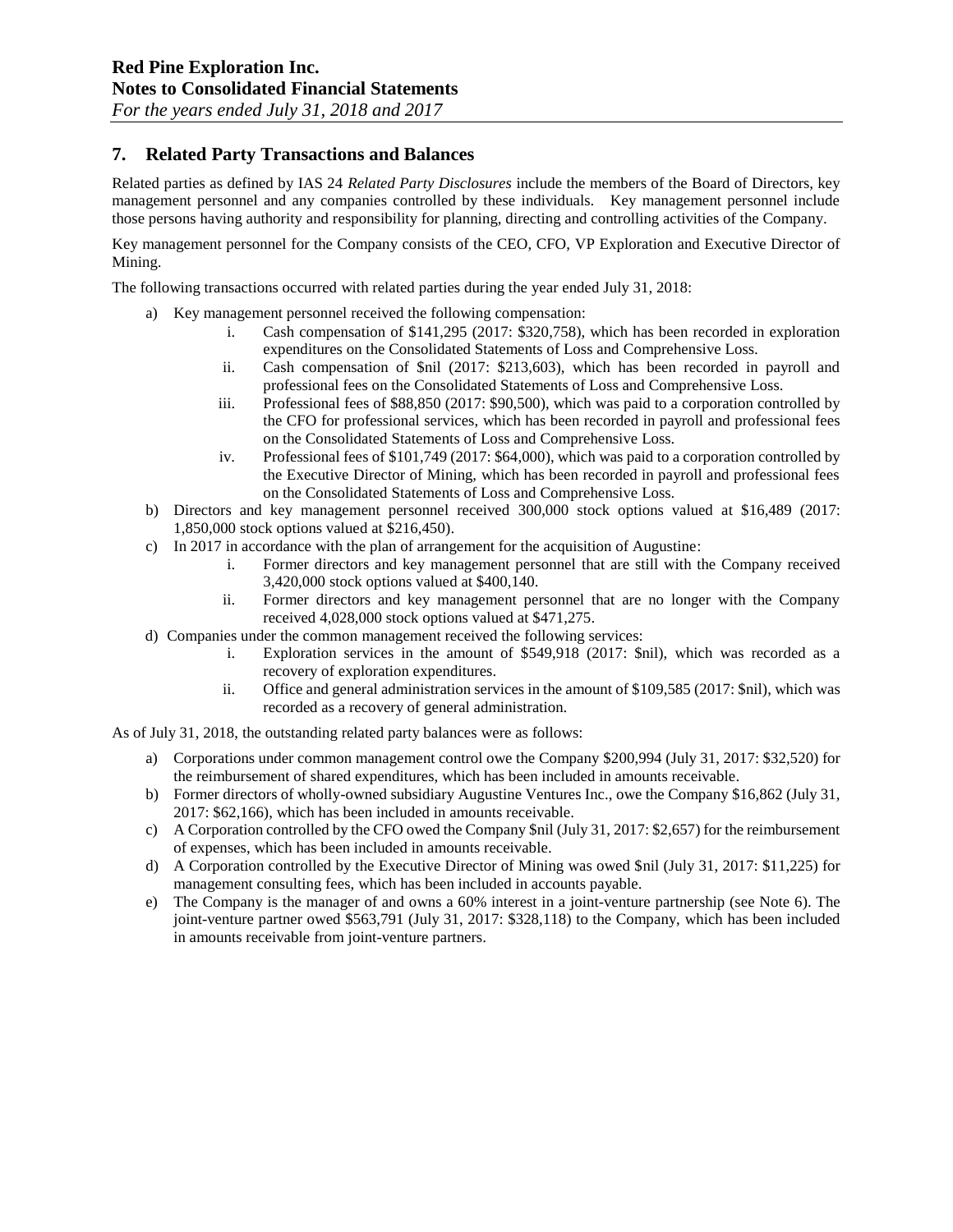### **8. Trade Payable and Accrued Liabilities**

|                            | <b>Year ended</b><br><b>July 31, 2018</b> | <b>Year ended</b><br><b>July 31, 2017</b> |
|----------------------------|-------------------------------------------|-------------------------------------------|
|                            |                                           |                                           |
| <b>Trade Payables</b>      | 286,898                                   | 696,222                                   |
| <b>Accrued Liabilities</b> | 44,480                                    | 23,667                                    |
| <b>HST</b> Payable         | 43,820                                    |                                           |
|                            | 375,198                                   | 719,889                                   |

### **9. Deferred Premium on Flow-Through Shares**

The Company completes flow-through ("F/T") share financings that involve a commitment to incur Canadian exploration expenditures ("CEEs") prior to the end of specific calendar years and to renounce the CEE tax deductions to the subscribers. Flow-through shares and exploration expenditures qualifying as CEEs are defined in the Income Tax Act of Canada.

The fair value of the tax deduction renounced to the flow-through subscribers is recognized as a deferred premium obligation on the Consolidated Statements of Financial Position until the qualifying CEEs are incurred. As the qualifying CEE's are incurred, the deferred premium is reduced through profit and loss.

| <b>Financing Series</b>                   | 2015 F/T<br><b>Series</b> | 2016 F/T<br><b>Series</b> | 2017 F/T<br><b>Series</b> | 2017 F/T<br><b>Series</b>      | <b>Total</b><br><b>Deferred</b><br>Premium |
|-------------------------------------------|---------------------------|---------------------------|---------------------------|--------------------------------|--------------------------------------------|
| Balance - July 31,<br>2016                | \$175,000                 | \$219,600                 | \$<br>$\sim$              | \$<br>$\overline{\phantom{a}}$ | \$394,600                                  |
| Recognition of<br>Deferred Premium        |                           |                           | 137,934                   |                                | 137,934                                    |
| Decrease of<br>Deferred Premium           | (175,000)                 | (219,600)                 |                           |                                | (394, 600)                                 |
| Balance - July 31,<br>2017                | \$<br>$\blacksquare$      | \$                        | \$137,934                 | \$<br>$\sim$                   | \$137,934                                  |
| Recognition of<br><b>Deferred Premium</b> |                           |                           |                           | 113,500                        | 113,500                                    |
| Decrease of<br>Deferred Premium           | -                         |                           | (121, 403)                |                                | (121, 403)                                 |
| Balance - July 31,<br>2018                | \$<br>$\blacksquare$      | $\$ -                     | \$16,531                  | \$113,500                      | \$130,031                                  |

The following table sets out the changes to the deferred premium balances: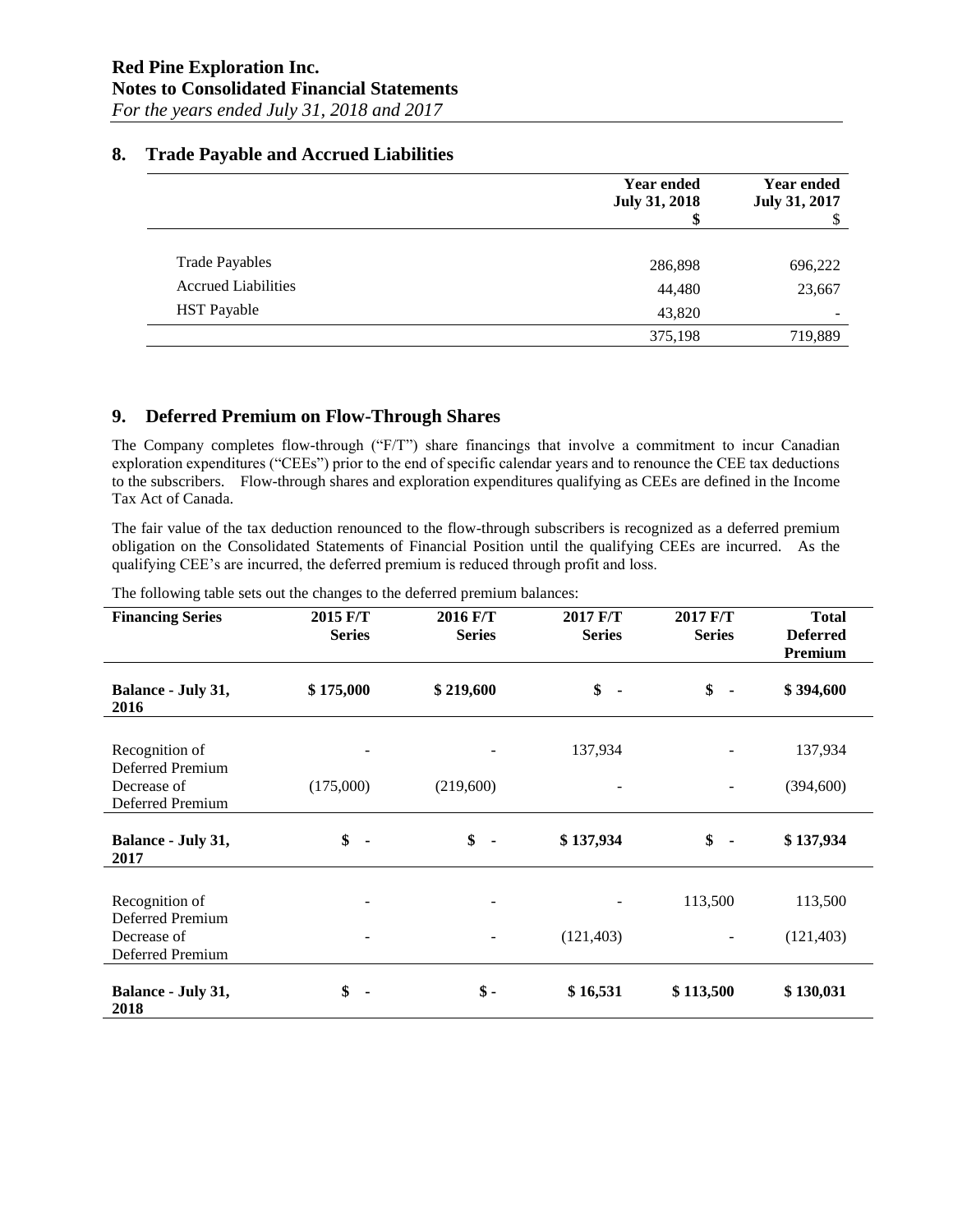# **10. Provision for Flow-Through Shares**

During the year ended July 31, 2015, the Company recorded a contingent provision of \$200,000 to recognize the obligation to flow-through subscribers of the 2011 series, which was calculated using a 35% combined rate applied against the estimated CEE shortfall.

Based on the results of a CRA audit completed in March 2016 of qualified CEEs incurred during the years ended December 31, 2011 and 2012, it was determined there was a shortfall of \$227,592 and \$526,743 for the 2011 and 2012 F/T series, respectively. As a result, the total provisions for the obligations to flow-through subscribers were increased by \$64,000 during the year ended July 31, 2016.

The following table sets out the changes to the provision for the obligation to flow-through subscribers:

| <b>Financing Series</b>                       | 2010 F/T Series<br>with CEE<br><b>Commitments to the</b><br><b>Calendar Year</b><br>Ending<br>December 31, 2011 | 2011 F/T Series<br>with CEE<br><b>Commitments to the</b><br><b>Calendar Year</b><br>Ending<br><b>December 31, 2012</b> | <b>Total</b><br><b>Provision</b> |
|-----------------------------------------------|-----------------------------------------------------------------------------------------------------------------|------------------------------------------------------------------------------------------------------------------------|----------------------------------|
| Balance – July 31, 2016, and July 31,<br>2017 | \$79,500                                                                                                        | \$184,500                                                                                                              | \$264,000                        |
| Adjustments to F/T Provisions                 | (37,071)                                                                                                        | (116, 053)                                                                                                             | (153, 124)                       |
| <b>Balance – July 31, 2018</b>                | \$42.429                                                                                                        | \$68,447                                                                                                               | \$110,876                        |

The following settlement transactions occurred during the year ended July 31, 2018:

• During the year, the Company completed settlement transactions whereby the Company agreed to settle certain obligations (the "Debt") to subscribers of its flow-through shares for financings that were completed in 2010 and 2011 through cash settlements. Pursuant to the settlement transactions, the Company paid \$137,041 in cash to settle total indebtedness of \$137,041.

• On October 23, 2017, the Company completed a shares-for-debt transaction whereby the Company agreed to settle certain obligations (the "Debt") to subscribers of its flow-through shares for financings that were completed in 2010 and 2011 through the issuance of common shares of the Company (the "Common Shares"). Pursuant to the settlement transaction, the Company issued a total of 146,209 common shares (the "Shares") at a deemed price of \$0.11 per Share to settle total indebtedness of \$16,083.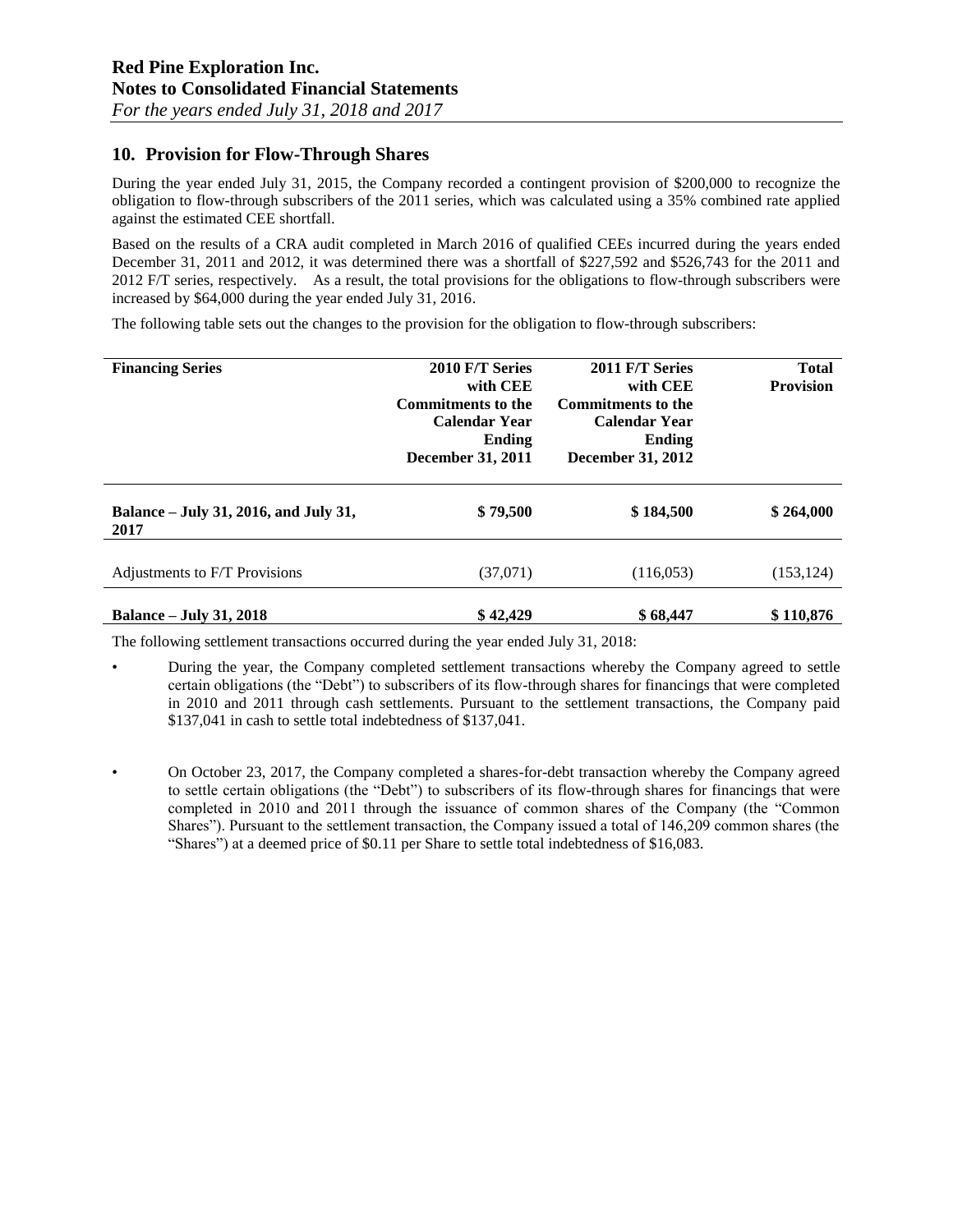# **11. Leasehold Inducements**

On November 4, 2013, the Company extended its office space lease agreement at 141 Adelaide Street West for five years from August 15, 2014 to August 14, 2019 with monthly lease payments of \$17,599. As part of the renewal terms of the operating lease, the Company received leasehold inducements for the period from August 15, 2014 to May 15, 2015. The lease inducement valued at \$66,343 is being amortized on a straight-line basis over the remaining term of the lease at a rate of \$15,922 per year.

The following is continuity schedule for the leasehold inducement:

|                                | <b>Current</b><br><b>Portion</b><br>\$ | Long-Term<br><b>Portion</b><br>\$ | Lease<br><b>Inducement</b><br><b>Balance</b><br>\$ |
|--------------------------------|----------------------------------------|-----------------------------------|----------------------------------------------------|
| <b>Balance – July 31, 2016</b> | 15,922                                 | 31,845                            | 47,767                                             |
| Lease Inducement Amortization  |                                        | (15,922)                          | (15,922)                                           |
| <b>Balance – July 31, 2017</b> | 15,922                                 | 15,923                            | 31,845                                             |
| Lease Inducement Amortization  |                                        | (15, 923)                         | (15, 923)                                          |
| <b>Balance – July 31, 2018</b> | 15,922                                 |                                   | 15,922                                             |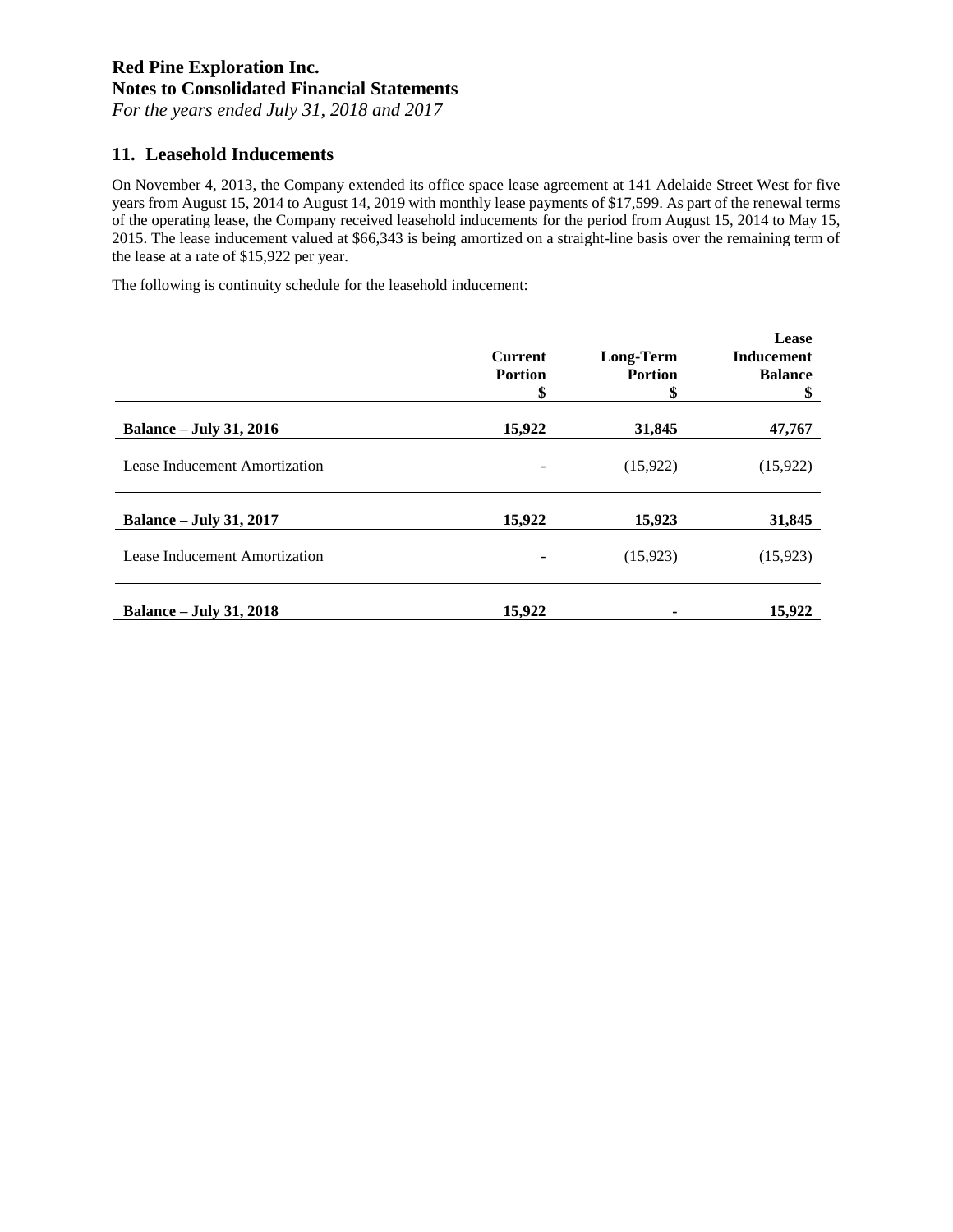# **12. Share Capital**

The authorized share capital consists of an unlimited number of common shares. The common shares have no par value. As at July 31, 2018 the Company had 294,209,655 issued and outstanding common shares (July 31, 2017: 264,149,026). All issued and outstanding common shares are fully paid.

- a) Common Shares Issued during the year ended July 31, 2018:
	- During the year the Company issued a total of 2,388,105 common shares upon the exercise of 2,388,105 common share purchase warrants at an average exercise price of \$0.09 for gross proceeds of \$226,247.
	- On April 6, 2018, the Company completed a private placement financing for gross proceeds of \$1,000,000. The Company issued 10,526,315 common share units at a price of \$0.095 per unit. Each common share unit consisted of one common share and one common share purchase warrant exercisable for a period of three years at an exercise price of \$0.15 per purchase warrant. As part of the financing the Company paid \$70,000 cash commission which is included in the total cost of issue of \$81,796 and issued 736,842 non-transferable compensation warrants exercisable for a period of three years at an exercise price of \$0.095 per compensation warrant.
	- On December 29, 2017, the Company has completed a private placement financing for gross proceeds of \$1,865,300. The Company issued 12,360,000 common share units at a price of \$0.105 per unit and 4,540,000 flow-through common shares at a price of \$0.125 per share. Each FT share was issued on a "flow-through" basis, as defined in the Income Tax Act (Canada). Each common share unit consisted of one common share and one common share purchase warrant exercisable for a period of three years at an exercise price of \$0.15 per purchase warrant. As part of the financing the Company paid \$111,918 cash commission which is included in the total cost of if issue of \$220,656 and issued 1,014,000 nontransferable compensation warrants exercisable for a period of three years at an exercise price of \$0.105 per compensation warrant. The flow through premium associated with the financing was \$113,500 (note 9).
	- On October 23, 2017, the Company completed a shares-for-debt transaction whereby the Company agreed to settle certain obligations (the "Debt") to subscribers of its flow-through shares for financings that were completed in 2010 and 2011 through the issuance of common shares of the Company (the "Common Shares"). Pursuant to the settlement transaction, the Company issued a total of 146,209 common shares (the "Shares") at a deemed price of \$0.11 per Share to settle total indebtedness of \$16,083.
	- On August 3, 2017, the Company completed the acquisition of net smelter royalties ("NSR") on the Wawa Gold Project whereby the Company paid \$25,000 in cash and issued 100,000 common shares. valued at \$10,000.
- b) Common Shares Issued during the year ended July 31, 2017:
	- The Company issued a total of 150,000 common shares upon the exercise of 150,000 stock options at an average exercise price of \$0.055 for gross proceeds of \$8,250.
	- The Company issued a total of 9,495,982 common shares upon the exercise of 9,495,982 common share purchase warrants at an average exercise price of \$0.09 for gross proceeds of \$852,431.
	- On February 3, 2017, the Company completed the plan of arrangement relating to the acquisition of Augustine Ventures whereby the Company issued 100,668,733 common shares valued at \$14,093,623 (Note 3).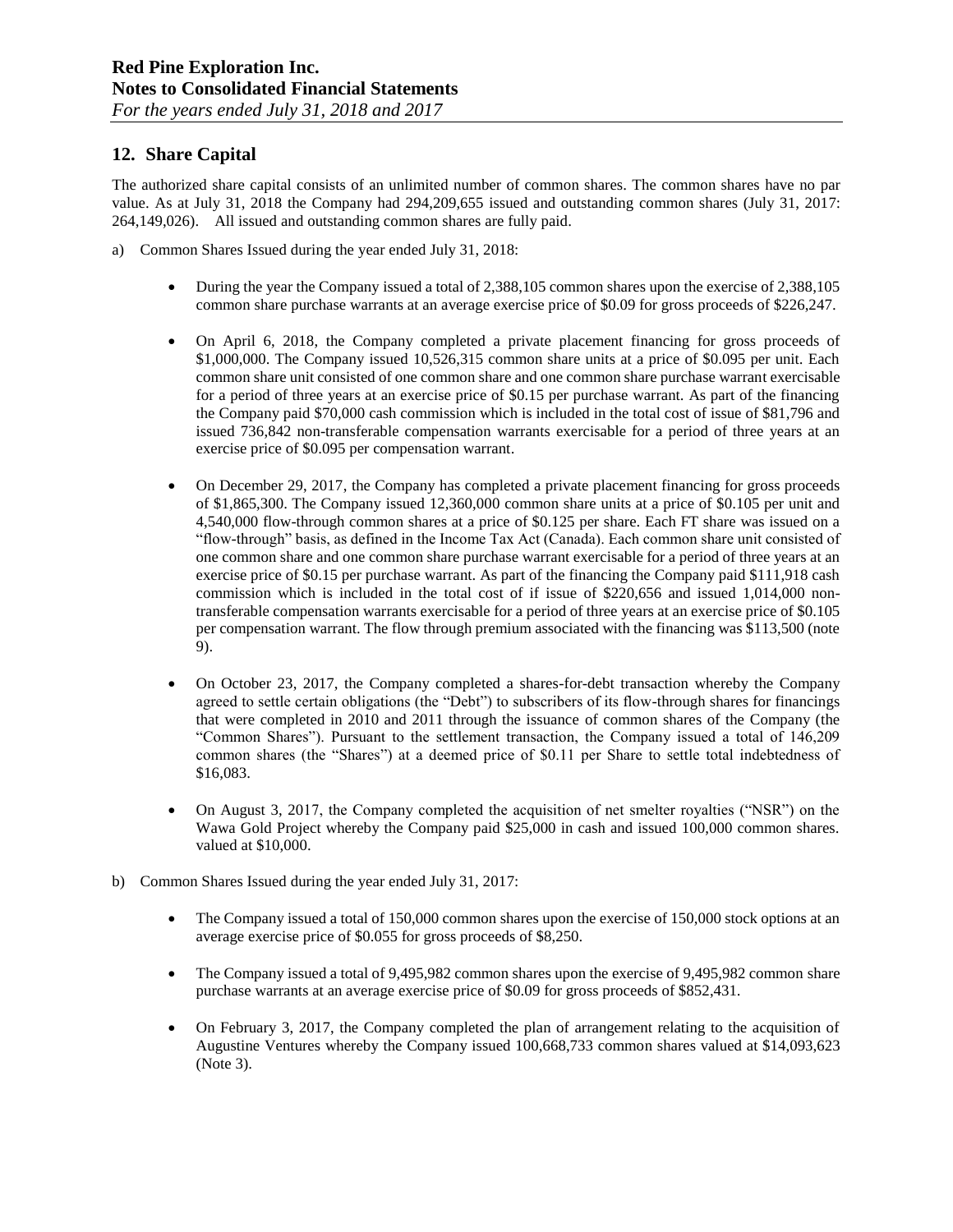# **12. Share Capital (Continued)**

- On February 24, 2017, the Company completed a brokered private placement for gross proceeds of \$6,540,340. The Company issued 21,168,666 common share units at a price of \$0.12 per unit and 27,586,900 flow-through common shares at a price of \$0.145 per share. Each FT Share was issued on a "flow-through" basis, as defined in the Income Tax Act (Canada). Each common share unit consisted of one common share and one common share purchase warrant exercisable for a period of three years at an exercise price of \$0.17 per purchase warrant. As part of the financing, the Company paid \$457,824 cash commissions, which is included in the total cost of issue of \$615,945, and issued 3,412,889 nontransferable compensation warrants exercisable for a period of two years at an exercise price of \$0.135 per compensation warrant. The flow through premium associated with this financing was \$137,934 (Note 9).
- On May 8, 2017, the Company completed a shares-for-debt transaction whereby the Company agreed to settle certain obligations (the "Debt") to former directors of Augustine Ventures Inc. ("Augustine"), which were incurred prior to becoming a wholly-owned subsidiary of the Company, through the issuance of common shares of the Company (the "Common Shares"). Pursuant to the settlement transaction, the Company issued a total of 2,268,802 common shares (the "Shares") at a deemed price of \$0.12 per Share to settle a total indebtedness of \$272,256.

# **13. Stock Options**

The Company has a stock option plan (the "Plan") under which the Board of Directors of the Company may grant stock options to eligible participants including directors and officers of the Company.

The exercise price of the options cannot be less than the closing price of the Company's shares on the trading day preceding the date of grant and the maximum term of any option cannot exceed five years. The Board of Directors, in accordance with applicable Exchange or other regulatory requirements, if any, determines the vesting period. There is no minimum vesting period unless the optionee is engaged in Investor Relation Activities. The maximum aggregate number of common shares under option at any time under the Plan cannot exceed 10% of the issued shares. The fair value of share-based compensation is recognized as contributed surplus upon issuance.

All outstanding stock options vested immediately.

|                          |                 | Outstanding     |                          |                          | <b>Expired</b>   | Outstanding     |
|--------------------------|-----------------|-----------------|--------------------------|--------------------------|------------------|-----------------|
|                          | <b>Exercise</b> | <b>July 31,</b> |                          |                          | <sub>or</sub>    | <b>July 31,</b> |
| <b>Expiry Date</b>       | Price           | 2017            | <b>Granted</b>           | <b>Exercised</b>         | <b>Cancelled</b> | 2018            |
| July 11, 2018            | \$0.500         | \$<br>260,000   |                          | $\overline{\phantom{a}}$ | (260,000)        |                 |
| December 18, 2018        | \$ 0.500        | 685,000         | -                        | $\overline{\phantom{a}}$ | (195,000)        | 490,000         |
| February 25, 2020        | \$ 0.500        | 1,360,000       |                          | $\overline{\phantom{a}}$ | (280,000)        | 1,080,000       |
| August 27, 2020          | \$0.055         | 1,925,000       | $\overline{\phantom{a}}$ | $\overline{\phantom{a}}$ | (50,000)         | 1,875,000       |
| April 5, 2021            | \$0.080         | 750,000         |                          |                          | (300,000)        | 450,000         |
| April 6, 2022            | \$ 0.120        | 3,027,000       |                          | $\overline{\phantom{a}}$ | (302,000)        | 2,725,000       |
| April 11, 2022           | \$0.120         | 8,284,000       |                          | $\overline{\phantom{a}}$ | (4,864,000)      | 3,420,000       |
| February 9, $2021^{(a)}$ | \$0.070         |                 | \$300,000                |                          |                  | \$300,000       |
| <b>Total</b>             | \$0.16          | \$16,291,000    | \$300,000                | ۰                        | (6,251,000)      | 10,340,000      |

The following is a continuity schedule of the stock options series outstanding from July 31, 2017 to July 31, 2018:

a) The fair value of the 300,000 stock options granted on Feb 9, 2018 was estimated at \$16,489 using the Black-Scholes model for pricing options under the following assumptions: risk free interest rate 1.89%; dividend yield 0%, expected stock volatility 141%, and an expected life of 3 years. The stock options vested immediately.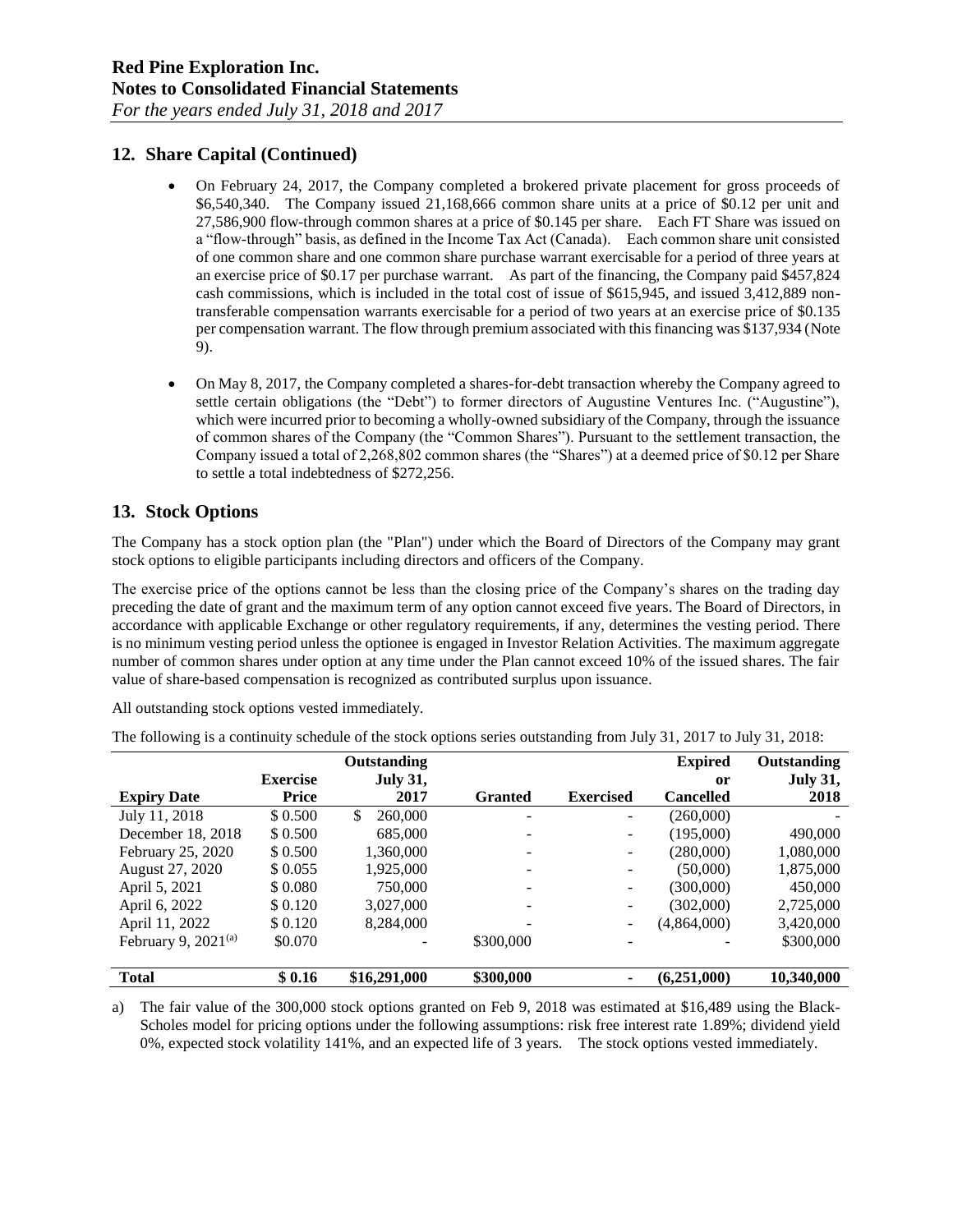|                               |                 | <b>Outstanding</b> |                |                  | <b>Expired</b>           | Outstanding     |
|-------------------------------|-----------------|--------------------|----------------|------------------|--------------------------|-----------------|
|                               | <b>Exercise</b> | <b>July 31,</b>    |                |                  | <sub>or</sub>            | <b>July 31,</b> |
| <b>Expiry Date</b>            | <b>Price</b>    | 2016               | <b>Granted</b> | <b>Exercised</b> | <b>Cancelled</b>         | 2017            |
|                               |                 |                    |                |                  |                          |                 |
| July 10, 2018                 | \$ 0.500        | 370,000            |                | -                | (110,000)                | 260,000         |
| December 18, 2018             | \$ 0.500        | 1,103,000          |                | -                | (418,000)                | 685,000         |
| February 25, 2020             | \$ 0.500        | 1,663,000          | ۰              | ۰                | (303,000)                | 1,360,000       |
| August 27, 2020               | \$ 0.055        | 2,100,000          |                | (150,000)        | (25,000)                 | 1,925,000       |
| April 5, 2021                 | \$0.080         | 750,000            |                |                  |                          | 750,000         |
| April 6, 2022 <sup>(a)</sup>  | \$ 0.120        | -                  | 3,027,000      | ۰                | $\overline{\phantom{a}}$ | 3,027,000       |
| April 11, 2022 <sup>(b)</sup> | \$0.120         | -                  | 8,284,000      |                  | $\overline{\phantom{a}}$ | 8,284,000       |
|                               |                 |                    |                |                  |                          |                 |
| <b>Total</b>                  | \$0.16          | 5,986,000          | 11,311,000     | (150.000)        | (856,000)                | 16,291,000      |

The following is a continuity schedule of the stock options series outstanding from July 31, 2016 to July 31, 2017:

a) The fair value of the 3,027,000 stock options granted on April 6, 2017 was estimated at \$354,159 using the Black-Scholes model for pricing options under the following assumptions: risk free interest rate 0.55%, dividend yield 0%, expected stock volatility 200%, and an expected life of 5 years. The stock options vested immediately.

b) The fair value of the 8,284,000 stock options granted on April 11, 2017 as part of the acquisition of Augustine (note 3) was estimated at \$969,227 using the Black-Scholes model for pricing options under the following assumptions: risk free interest rate 0.55%, dividend yield 0%, expected stock volatility 200%, and an expected life of 5 years. The stock options vested immediately.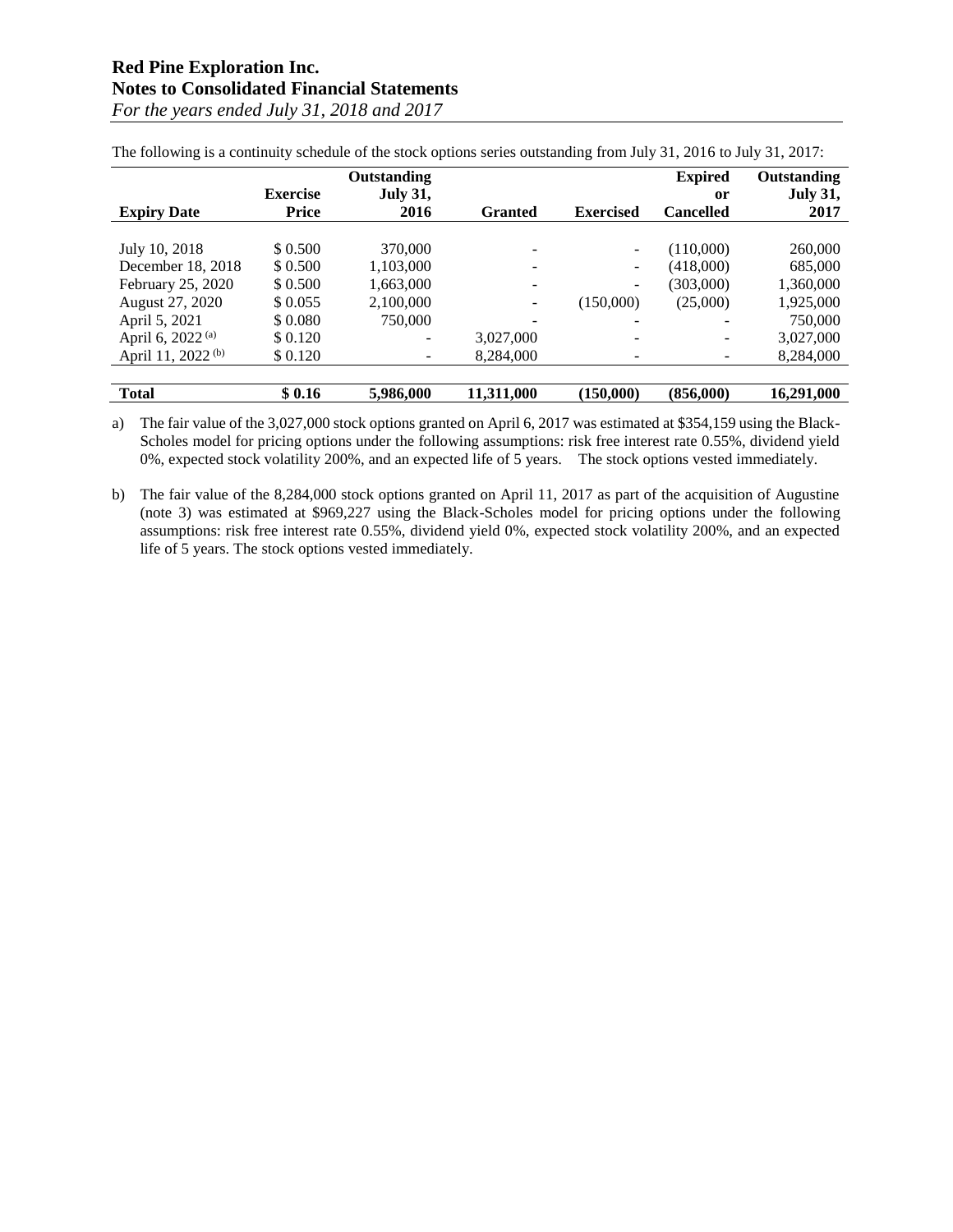# **14. Warrants**

The Company has issued warrants as part of equity financings and property acquisitions. The fair value of warrants is recognized upon issuance as an equity reserve until expiration, cancellation or exercise.

|                    |                 | Outstanding     |                          |                          |                   | Outstanding     | <b>Fair Value</b> |
|--------------------|-----------------|-----------------|--------------------------|--------------------------|-------------------|-----------------|-------------------|
|                    | <b>Exercise</b> | <b>July 31,</b> |                          |                          | <b>Expired or</b> | <b>July 31,</b> | <b>July 31,</b>   |
| <b>Expiry Date</b> | Price           | 2017            | <b>Issued</b>            | <b>Exercised</b>         | <b>Cancelled</b>  | 2018            | 2018              |
| December 18, 2017  | \$0.250         | 6,400,000       |                          |                          | (6,400,000)       |                 | $\mathbb{S}$ -    |
| December 18, 2017  | \$0.250         | 640,000         |                          | $\overline{\phantom{0}}$ | (640,000)         |                 | $\mathbb{S}$ -    |
| June 3, 2018       | \$0.080         | 1,777,132       |                          | ۰.                       | (1,777,132)       |                 | $\mathbb{S}$ -    |
| June 24, 2018      | \$0.105         | 450.625         |                          |                          | (450,625)         |                 | $\mathbb{S}$ -    |
| July 30, 2018      | \$0.050         | 155,965         | -                        | (155, 965)               |                   |                 | $\mathbb{S}$ -    |
| July 30, 2018      | \$0.100         | 1,499,708       | $\overline{\phantom{0}}$ |                          | (1,499,708)       |                 | $\mathbf{\$}$ -   |
| August 13, 2018    | \$0.050         | 270.982         | $\overline{\phantom{a}}$ | (108,982)                |                   | 162,000         | \$8,035           |
| August 13, 2018    | \$0.100         | 2,208,186       | $\overline{\phantom{0}}$ |                          | -                 | 2,208,186       | \$61,449          |
| August 20, 2018    | \$ 0.050        | 336,158         | $\overline{\phantom{a}}$ | (171, 158)               |                   | 165,000         | \$8,184           |
| August 20, 2018    | \$0.100         | 1,375,000       |                          |                          |                   | 1,375,000       | \$36,750          |

August 28, 2018 \$ 0.100 200,000 - - - - 200,000 \$ 5,298 September 2, 2018<sup>(a)</sup> \$ 0.099 2,533,333 - (500,000) - 2,033,333 \$ 242,118 September 2, 2018 \$ 0.099 5,065,909 - - - - - - - - 5,065,909 \$ 586,039 February 9, 2019 <sup>(b)</sup>  $$0.066$   $2,888,000$  -  $$368,500$ February 9, 2019 \$ 0.066 1,994,544 - - - - - 1,994,544 \$ 250,294 February 9, 2019 \$ 0.132 5,327,165 - - 5,327,165 \$ 633,935 February 17, 2019 \$ 0.250 20,000 - - - 20,000 \$ 6,090 February 24, 2019  $\qquad \qquad$  \$ 0.135 3,412,889 - - - - 3,412,889 \$ 404,427 February 25, 2019<sup>(b)</sup> \$ 0.066 520,177 - - - 520,177 \$ 66,553 February 25, 2019 \$ 0.066 3,847,521 - - 3,847,521 \$ 484,397 April 7, 2019 \$ 0.105 1,789,456 - - - 1,789,457 \$ 220,282 April 8, 2019 \$ 0.105 16,695,601 - - - - - - - - - - 16,695,601 \$ 2,055,731 May 5, 2019 \$ 0.105 2,144,121 - - - - 2,144,121 \$ 265,704 June 3, 2019 \$ 0.100 5,343,800 - - - - 5,343,800 \$ 164,274 June 24, 2019 \$ 0.105 2,437,500 - (1,500,000) - 937,500 \$ 41,086 September 2, 2019 \$ 0.066 121,600 - - - 121,600 \$ 15,793 December 13, 2019 \$ 0.170 3,800,000 - - 3,800,000 \$ 478,985 February 24, 2020 \$ 0.170 21,168,666 - - - 21,168,666 \$ 906,523 April 7, 2020  $$0.072$  198,429 - - - 198,429  $$26,318$ May 3, 2020 \$ 0.072 6,080 - - - 6,080 \$ 808 December  $29,2020^{\text{(c)}}$  \$ 0.150 12,360,000 - 12,360,000 \$ 891,156 December 29,2020<sup>(d)</sup> \$ 0.105 1,014,000 - 1,014,000 \$ 77,020 April 6,  $2020^{(e)}$  \$ 0.150 10,526,316 - 10,526,316 \$ 489,955 April 6, 2020<sup>(f)</sup> \$ 0.095 736,842 - 736,842 \$ 37,165

The following is a continuity schedule for the warrants outstanding from July 31, 2017 to July 31, 2018:

a) These warrants are exercisable at a price of CAD\$0.099 or USD\$0.092.

b) These warrants are exercisable at a price of CAD\$0.066 or USD\$0.059.

c) The fair value of the 12,360,000 warrants issued on December 29, 2017 was estimated at \$891,156 using the Black-Scholes model for pricing options under the following assumptions: risk free interest rate 1.71%, dividend yield 0%, expected stock volatility 137%, and an expected life of 3 years.

**Total \$0.08 94,628,548 24,637,158 (2,436,105) (10,767,465) 106,062,136 \$ 8,832,870**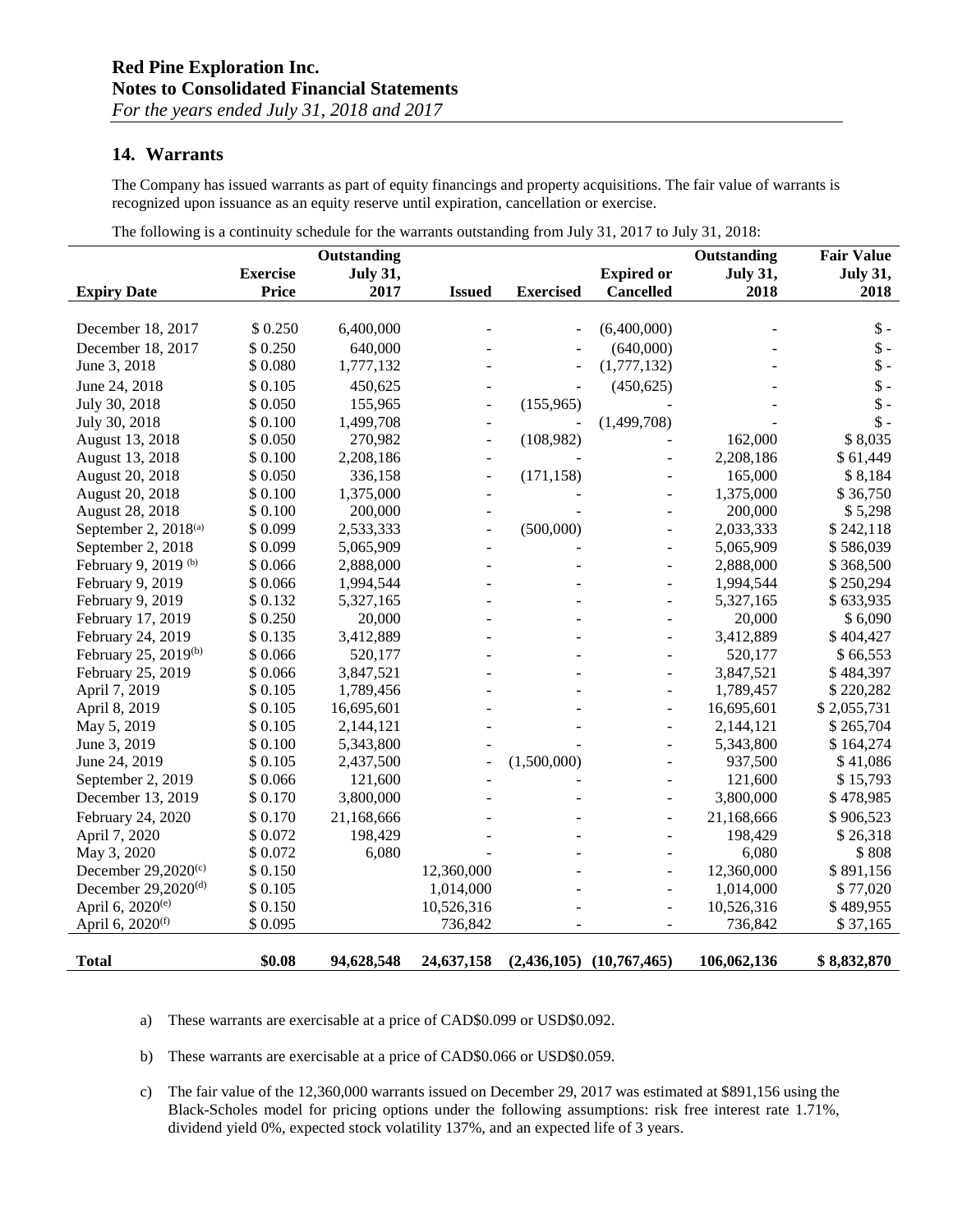# **14. Warrants (Continued)**

- d) The fair value of the 1,014,000 compensation warrants issued on December 29, 2017 was estimated at \$77,020 using the Black-Scholes model for pricing options under the following assumptions: risk free interest rate 1.71%, dividend yield 0%, expected stock volatility 137%, and an expected life of 3 years.
- e) The fair value of the 10,526,315 warrants issued on April 6, 2018 was estimated at \$489,955 using the Black-Scholes model for pricing options under the following assumptions: risk free interest rate 2.03%, dividend yield 0%, expected stock volatility 135%, and an expected life of 3 years
- f) The fair value of the 736,842 compensation warrants issued on April 6, 2018 was estimated at \$37,165 using the Black-Scholes model for pricing options under the following assumptions: risk free interest rate 2.03%, dividend yield 0%, expected stock volatility 135%, and an expected life of 3 years.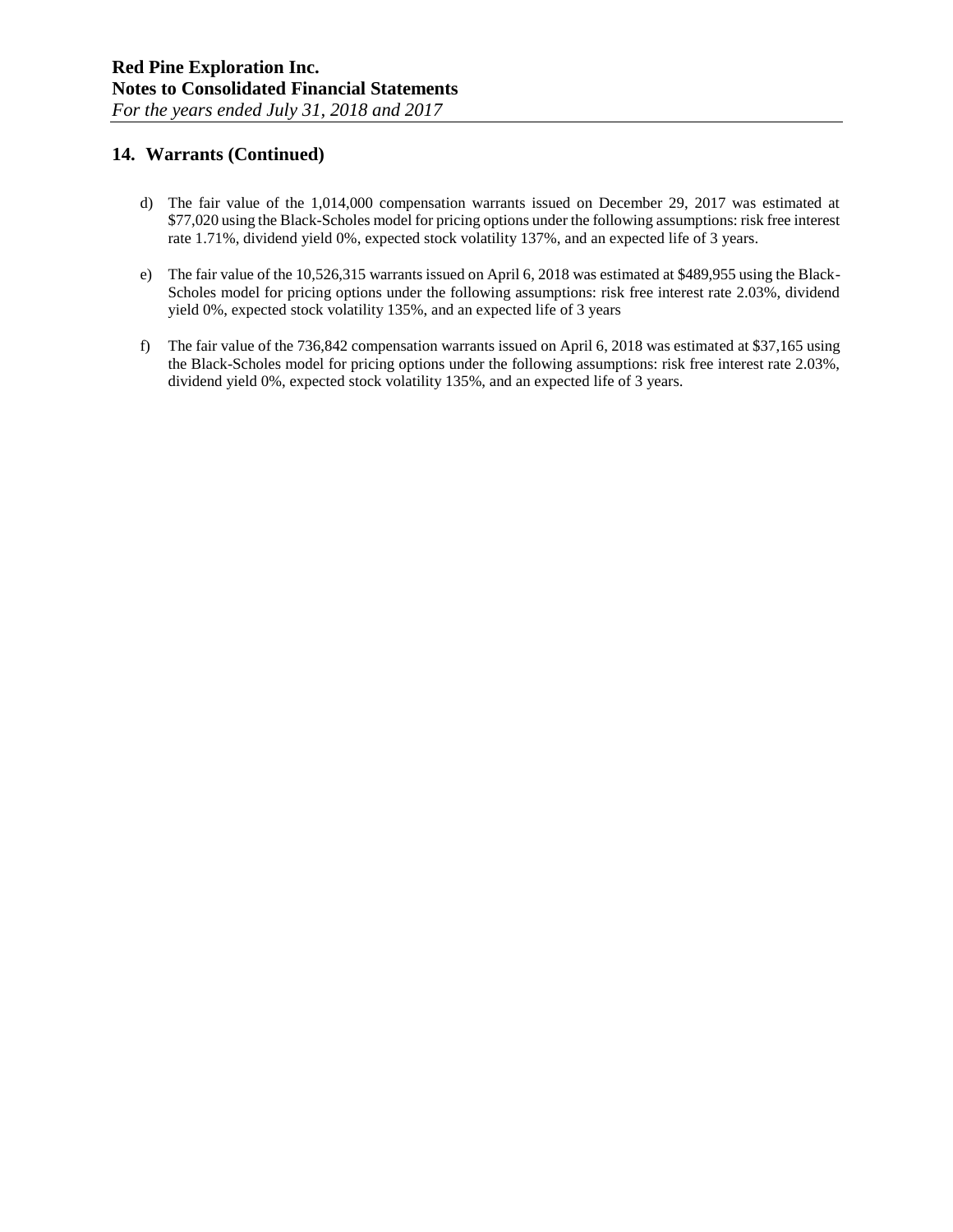# **14. Warrants (Continued)**

The following is a continuity schedule for the warrants outstanding from July 31, 2016 to July 31, 2017:

|                                  |                 | Outstanding     |                          |                  |                   | Outstanding     | <b>Fair Value</b>     |
|----------------------------------|-----------------|-----------------|--------------------------|------------------|-------------------|-----------------|-----------------------|
|                                  | <b>Exercise</b> | <b>July 31,</b> |                          |                  | <b>Expired or</b> | <b>July 31,</b> | <b>July 31,</b>       |
| <b>Expiry Date</b>               | Price           | 2016            | <b>Issued</b>            | <b>Exercised</b> | <b>Cancelled</b>  | 2017            | 2017                  |
|                                  |                 |                 |                          |                  |                   |                 |                       |
| March 5, 2017 (f)                | \$0.066         |                 | 2,348,400                | (2,348,400)      |                   |                 | $\hat{\mathcal{S}}$ - |
| May 1, 2017                      | \$0.275         | 635,628         |                          |                  | (635, 628)        |                 | $\$ -                 |
| May 1, 2017                      | \$0.500         | 7,017,900       |                          |                  | (7,017,900)       |                 | $\mathsf{\$}$ -       |
| December 18, 2017                | \$0.250         | 6,400,000       |                          |                  |                   | 6,400,000       | \$692,892             |
| December 18, 2017 (a)            | \$0.250         | 640,000         |                          |                  |                   | 640,000         | \$76,988              |
| June 3, 2018                     | \$0.080         | 1,777,132       |                          |                  |                   | 1,777,132       | \$134,351             |
| June 24, 2018                    | \$0.105         | 560,000         |                          | (109, 375)       |                   | 450,625         | \$44,882              |
| July 30, 2018                    | \$0.050         | 155,965         |                          |                  |                   | 155,965         | \$6,519               |
| July 30, 2018                    | \$0.100         | 1,499,708       |                          |                  |                   | 1,499,708       | \$38,700              |
| August 13, 2018                  | \$0.050         | 270,982         |                          |                  |                   | 270,982         | \$13,441              |
| August 13, 2018                  | \$0.100         | 2,208,186       |                          |                  | (100,000)         | 2,108,186       | \$61,429              |
| August 20, 2018                  | \$0.050         | 330,000         |                          | (165,000)        |                   | 165,000         | \$8,184               |
| August 20, 2018                  | \$0.100         | 2,750,000       | $\overline{a}$           | (1,375,000)      |                   | 1,375,000       | \$36,750              |
| August 28, 2018                  | \$0.050         | 135,000         | $\overline{\phantom{a}}$ | (135,000)        |                   |                 | $\$ -                 |
| August 28, 2018                  | \$0.100         | 2,450,000       |                          | (2,250,000)      |                   | 200,000         | \$5,298               |
| September 2, 2018 (b)(f)         | \$0.099         |                 | 2,533,333                |                  |                   | 2,533,333       | \$301,655             |
| September 2, 2018 <sup>(f)</sup> | \$0.099         |                 | 5,065,909                |                  | L.                | 5,065,909       | \$586,039             |
| February 9, 2019 (c) (f)         | \$0.066         |                 | 2,972,443                | (84, 444)        |                   | 2,887,999       | \$368,499             |
| February 9, 2019 (f)             | \$0.066         |                 | 1,994,544                |                  | ٠                 | 1,994,544       | \$250,294             |
| February 9, 2019 (f)             | \$0.132         |                 | 5,327,165                |                  |                   | 5,327,165       | \$633,935             |
| February 17, 2019                | \$0.250         | 20,000          |                          |                  |                   | 20,000          | \$6,090               |
| February 24, 2019 (d)            | \$0.135         |                 | 3,412,889                |                  |                   | 3,412,889       | \$404,427             |
| February 25, 2019 (c)(f)         | \$0.066         |                 | 520,177                  |                  |                   | 520,177         | \$66,553              |
| February 25, 2019 (f)            | \$0.066         |                 | 4,063,784                | (216, 263)       |                   | 3,847,521       | \$484,397             |
| April 7, 2019 (f)                | \$0.105         |                 | 1,789,456                |                  |                   | 1,789,456       | \$220,282             |
| April 8, 2019 (f)                | \$0.105         |                 | 16,695,601               |                  | ÷                 | 16,695,601      | \$2,055,731           |
| May 5, 2019 (f)                  | \$0.105         |                 | 2,144,121                |                  |                   | 2,144,121       | \$265,704             |
| June 3, 2019                     | \$0.100         | 6,593,800       |                          | (1,250,000)      |                   | 5,343,800       | \$164,274             |
| June 24, 2019                    | \$0.105         | 4,000,000       |                          | (1,562,500)      |                   | 2,437,500       | \$106,823             |
| September 2, 2019 <sup>(f)</sup> | \$0.066         |                 | 121,600                  |                  |                   | 121,600         | \$15,793              |
| December 13, 2019 <sup>(f)</sup> | \$0.170         |                 | 3,800,000                |                  |                   | 3,800,000       | \$478,985             |
| February 24, 2020 <sup>(e)</sup> | \$0.170         |                 | 21,168,666               |                  |                   | 21,168,666      | \$906,523             |
| April 7, 2020 <sup>(f)</sup>     | \$0.072         |                 | 198,429                  |                  |                   | 198,429         | \$26,318              |
| May 3, 2020 (f)                  | \$0.072         |                 | 6,080                    |                  |                   | 6,080           | \$808                 |
| <b>Total</b>                     | \$0.13          | 37,444,301      | 74,162,588               | (9, 495, 982)    | (7, 753, 528)     | 94,357,390      | \$8,462,564           |

The following is a continuity schedule for the warrants outstanding from July 31, 2016 to July 31, 2017:

- a) These broker warrants are exercisable into a unit consisting of one common share and one common share purchase warrant at an exercise price of \$0.25 expiring on December 18, 2017. The embedded common share purchase warrant is not included in the totals.
- b) These warrants are exercisable at a price of CAD\$0.099 or USD\$0.092.
- c) These warrants are exercisable at a price of CAD\$0.066 or USD\$0.059.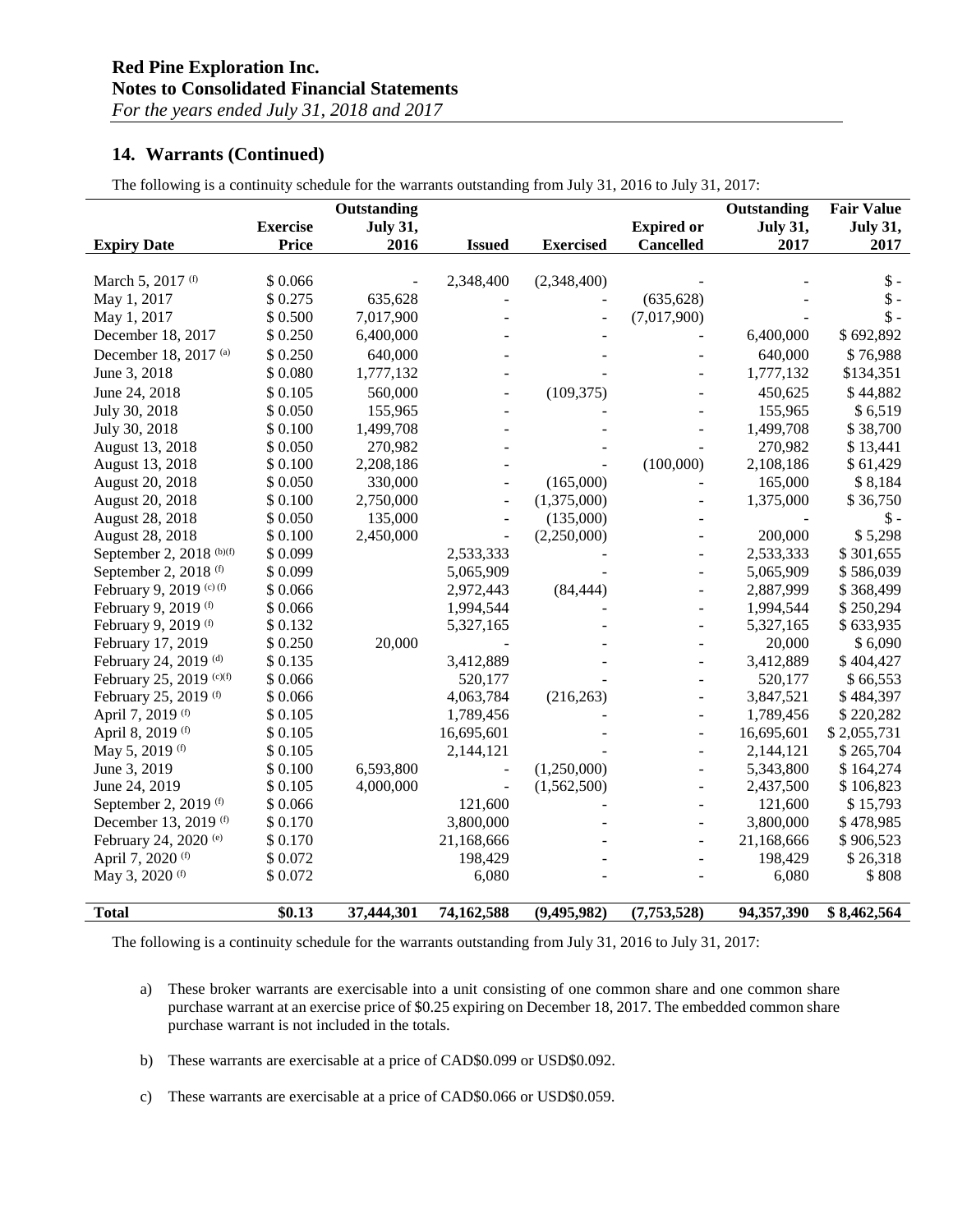# **14. Warrants (Continued)**

- d) The fair value of the 3,412,889 compensation warrants issued on February 24, 2017 was estimated at \$404,427 using the Black-Scholes model for pricing options under the following assumptions: risk free interest rate 0.55%, dividend yield 0%, expected stock volatility 200%, and an expected life of 2 years.
- e) The fair value of the 21,168,666 warrants issued on February 24, 2017 was estimated at \$906,523 using the Black-Scholes model for pricing options under the following assumptions: risk free interest rate 0.55%, dividend yield 0%, expected stock volatility 200%, and an expected life of 3 years.
- f) These warrants were issued on February 3, 2017 as part of the acquisition of Augustine (Note 3).

### **15. Commitments and Contingencies**

### **(a) Lease and Sublease Commitments**

The Company has an office space lease agreement located at 141 Adelaide Street West from August 15, 2014 to August 14, 2019 and signed a sublease agreement with a third-party tenant whereby the Company shall receive sublease payments for the period from March 1, 2015 to August 14, 2019. The sublease payments are recognized as a reduction of General and Administrative expenses on the Statements of Loss and Comprehensive Loss. A security deposit totalling \$17,281 was received from the subtenant and is reported as a long-term liability on the Consolidated Statements of Financial Position.

On December 12, 2016, the Company signed an office space lease agreement for office space located at 145 Wellington Street West for seven (7) years from January 1, 2017 to December 31, 2023. On September 15, 2016, a security deposit totaling \$41,579 was remitted to the landlord, which is reported as a long-term asset on the Consolidated Statements of Financial Position.

As of July 31, 2018, the Company was committed to annual lease payments for 141 Adelaide Street West of approximately \$223,020 and expects to receive annual sublease payments of \$223,020. As of July 31, 2017, the Company was committed to annual lease payments for 145 Wellington Street West of approximately \$104,544.

Future minimum payments under the Company's leases, excluding the receipt of any sublease payments, are as follows:

| <b>Minimum Lease Payments</b>                | <b>July 31,</b><br>2018 | July 31,<br>2017 |
|----------------------------------------------|-------------------------|------------------|
| No later than 1 year                         | 327.564                 | 327,564          |
| Later than 1 year, but no later than 5 years | 427,469                 | 650,488          |
| Later than 5 years                           | 43,560                  | 148,104          |
| <b>Total</b>                                 | 798,593                 | 1,126,156        |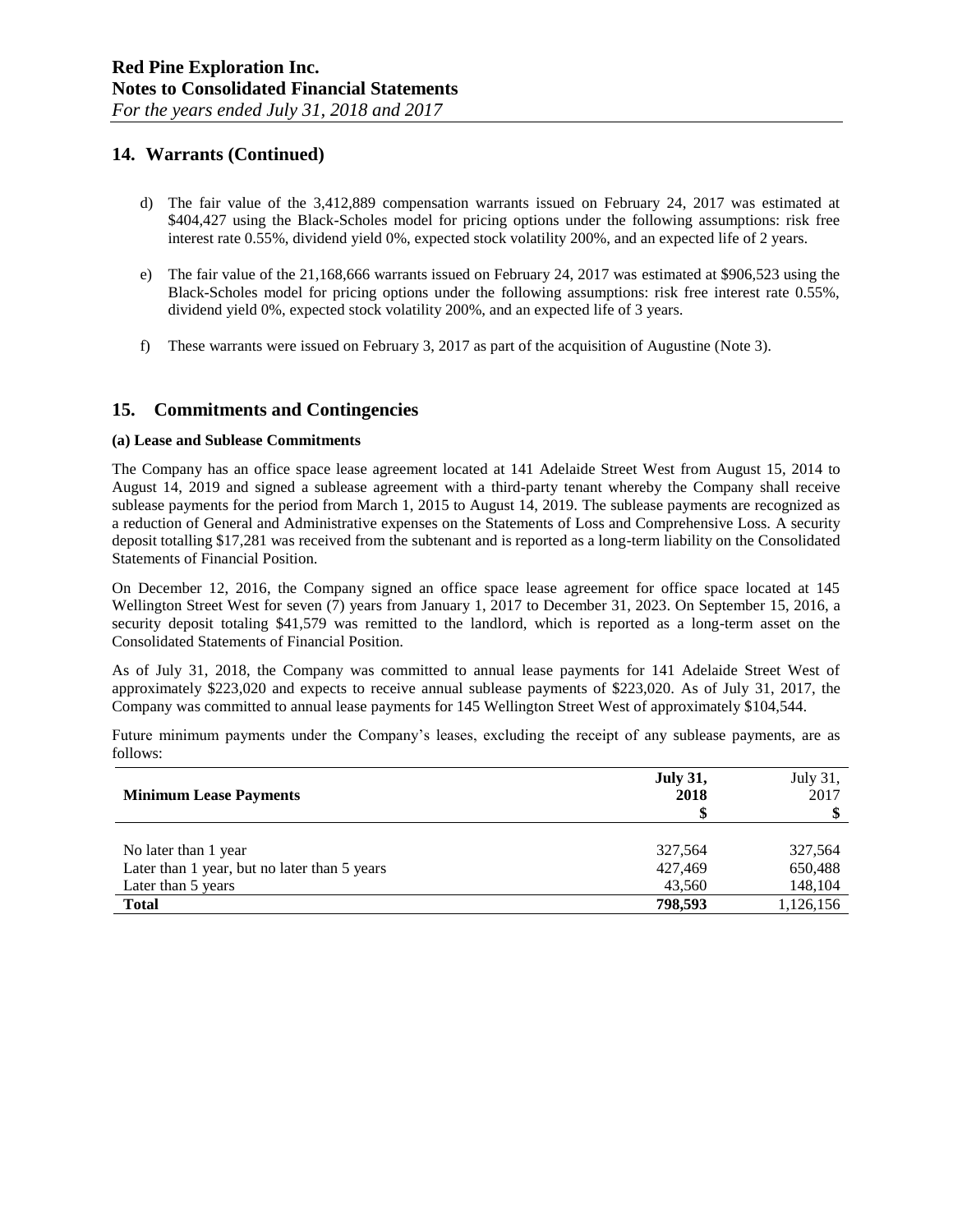# **15. Commitments and Contingencies (Continued)**

### **(b) Flow-Through Expenditure Commitments**

The Company completed flow-through ("F/T") share financings that involve a commitment to incur Canadian exploration expenditures ("CEEs") prior to the end of specific calendar years and to renounce the CEE tax deductions to the subscribers. Flow-through shares and exploration expenditures qualifying as CEEs are defined in the Income Tax Act of Canada.

The following tables sets out the flow-through expenditure commitments as of July 31, 2018:

| <b>Financing Series</b>                     | 2016 F/T<br><b>Series</b> | 2017 F/T<br><b>Series A</b> | 2017 F/T<br><b>Series B</b> |
|---------------------------------------------|---------------------------|-----------------------------|-----------------------------|
|                                             |                           |                             |                             |
| <b>Financing Date</b>                       | June 3, 2016              | February 24, 2017           | December 29, 2017           |
| Commitment Deadline                         | December 31, 2017         | December 31, 2018           | December 31, 2018           |
| <b>Commitment Amount</b>                    | \$1,098,000               | \$4,000,101                 | \$567,500                   |
| Less: Expenditures Incurred in 2016         | (98,000)                  |                             |                             |
| Less: Expenditures Incurred in 2017         | (1,000,000)               | (1,783,384)                 |                             |
| Less: Expenditures Incurred in 2018         |                           | (1,737,330)                 | $\qquad \qquad$             |
| <b>Estimated F/T Expenditures Remaining</b> | \$<br>$\sim$              | \$479,387                   | \$567,500                   |

The following tables sets out the flow-through expenditure commitments as of July 31, 2017 that were assumed by the Company upon the acquisition of Augustine Ventures Inc.:

| <b>Financing Series</b>                     | 2016 F/T<br><b>Series</b> |
|---------------------------------------------|---------------------------|
| <b>Financing Date</b>                       | December 12, 2016         |
| <b>Commitment Deadline</b>                  | December 31, 2017         |
| Commitment Amount                           | \$500,000                 |
| Less: Expenditures Incurred in 2016         |                           |
| Less: Expenditures Incurred in 2017         | (500,000)                 |
| <b>Estimated F/T Expenditures Remaining</b> | \$                        |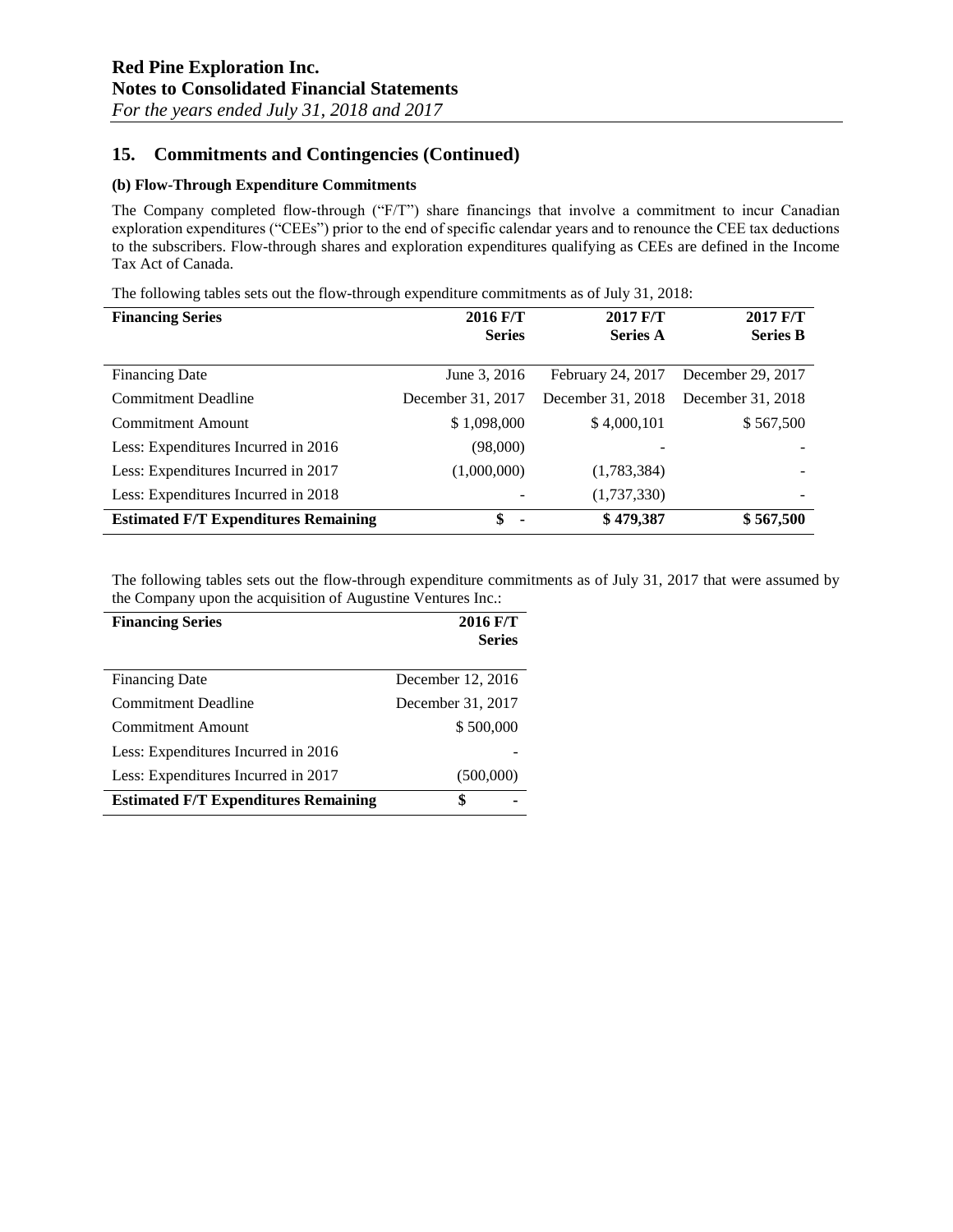# **16. Capital Management**

As of July 31, 2018, the Company had a working capital surplus of \$2,237,077 (July 31, 2017: surplus of \$3,298,929).

There were no changes in the Company's approach to capital management during the year ended July 31, 2018.

In managing liquidity, the Company's primary objective is to ensure the entity can continue as a going concern while raising additional funding to meet its obligations as they come due. The Company's operations to date have been funded by issuing equity. The Company expects to improve the working capital position by securing additional financing.

The Company's investment policy is to invest excess cash in very low risk financial instruments such as term deposits or by holding funds in high yield savings accounts with major Canadian banks. Financial instruments are exposed to certain financial risks, which may include currency risk, credit risk, liquidity risk and interest rate risk.

The Company's mineral property interests are all in the exploration stage, as such the Company is dependent on external financing to fund its exploration activities and administrative costs. Management continues to assess the merits of mineral properties on an ongoing basis and may seek to acquire new properties or to increase ownership interests if it believes there is sufficient geologic and economic potential.

Management mitigates the risk and uncertainty associated with raising additional capital in current economic conditions through cost control measures that minimizes discretionary disbursements and reduces exploration expenditures that are deemed of limited strategic value.

The Company manages the capital structure (consisting of shareholders' deficiency) on an ongoing basis and adjusts in response to changes in economic conditions and risks characteristics of its underlying assets. Adjustments to the Company's capital structure may involve the issuance of new shares, assumption of new debt, acquisition or disposition of assets, or adjustments to the amounts held in cash, cash equivalents and short-term investments.

The Company is not subject to any externally imposed capital requirements other than flow-through spending commitments.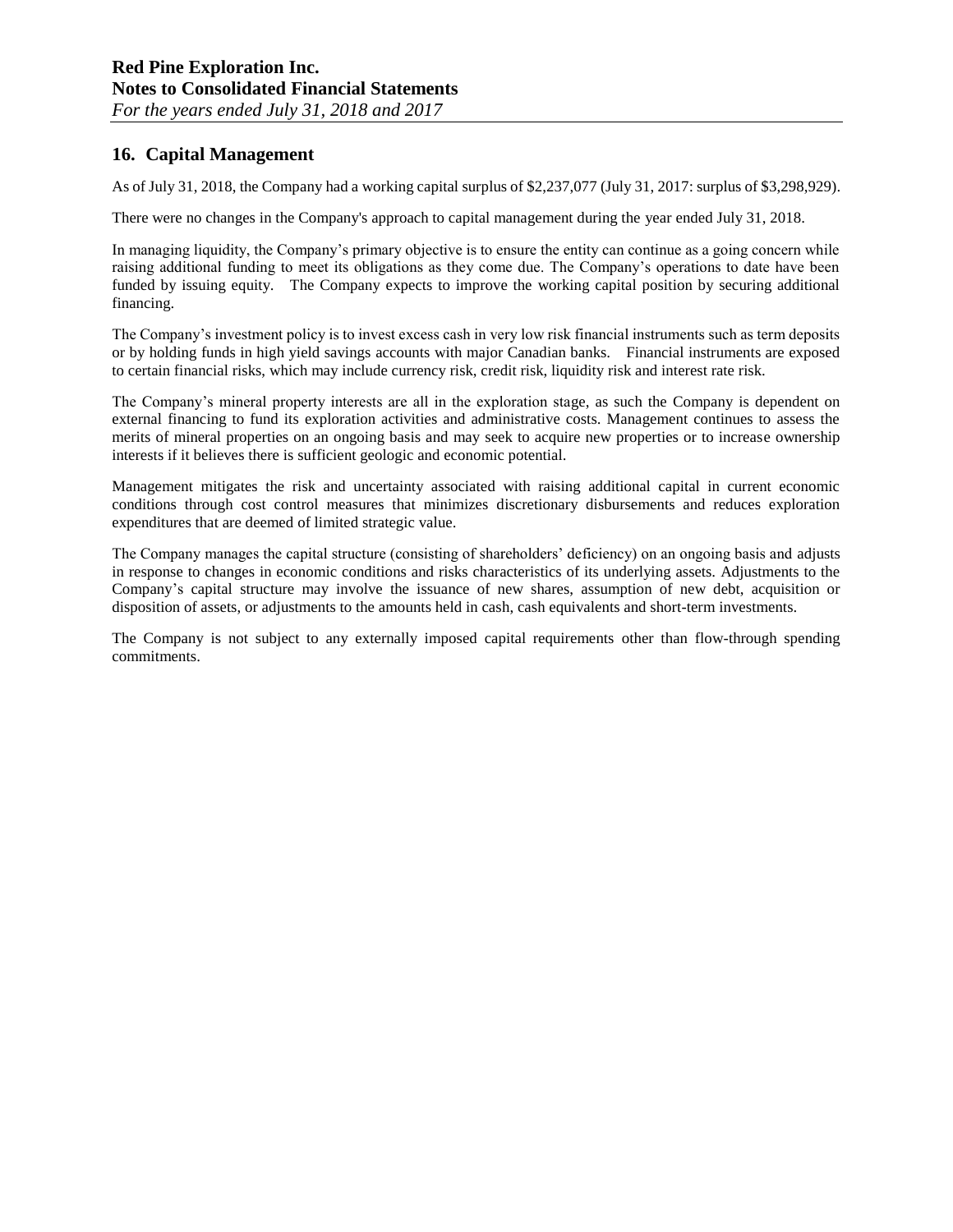# **17. Financial Instrument Risk Factors**

The following disclosures are to enable users of the consolidated financial statements to evaluate the nature and extent of risks arising from financial instruments at the end of the reporting year:

### *a) Credit risk*

The Company's credit risk is the risk of counterparty default on cash and cash equivalents held on deposit with financial institutions. The Company manages this risk by ensuring that deposits are only held with large Canadian banks and financial institutions. The Company's accounts receivable are sales tax receivables with negligible counterparty default risk.

The amounts due from joint venture partners are subject to counterparty default risk, and total \$563,791 as at July 31, 2018 (July 31, 2017 – \$328,118).

### *b) Liquidity risk*

The Company's liquidity risk is the risk that the Company has insufficient funds to settle its contractual financial liabilities. The Company manages this risk through a budgeting process that ensures sufficient funds are available as contractual cash flows become due.

As at July 31, 2018, the Company had a cash and cash equivalents balance of \$1,943,300 (July 31, 2017: \$3,388,171) to settle current liabilities of \$632,027 (July 31, 2017: \$1,137,745). As a result, the Company is currently not exposed to liquidity risk.

While the Company has been successful in obtaining required funding in the past, there is no assurance that future financings will be available.

#### *c) Market risks*

The Company's market risk arises from changes in interest rates and commodity prices that could have an impact on profit and loss. This includes:

- Interest rate risk, is the sensitivity of the fair value or of the future cash flows of a financial instrument to changes in interest rates. The Company does not have any financial assets or liabilities that were subject to variable interest rates.
- Commodity price risks, particularly with respect to gold, is the sensitivity of the fair value of, or of the future cash flows, from mineral assets. The Company manages this risk by continually monitoring base and precious metal prices and commodity price trends to determine the appropriate timing for funding the exploration or development of its mineral assets, or for the acquisition or disposition of mineral assets. The Company does not have any mineral assets at the development or production stage carried at historical cost. The Company has expensed the acquisition and exploration costs of its exploration stage mineral assets.
- Marketable securities risk, is the sensitivity of the fair value of marketable securities to supply and demand for marketable securities. The Company manages this risk by continually monitoring the market pricing and trends of its portfolio of securities to determine the appropriate timing to complete any acquisitions or dispositions. The Company has determined the marketable securities risk at year-end is minimal.
- Currency risk, is the sensitivity of the fair value or of the future cash flows of financial instruments to changes in foreign exchange rates. The Company does not have any financial assets or liabilities that were subject to variable foreign exchange rates and as such the Company is not subject to currency risk.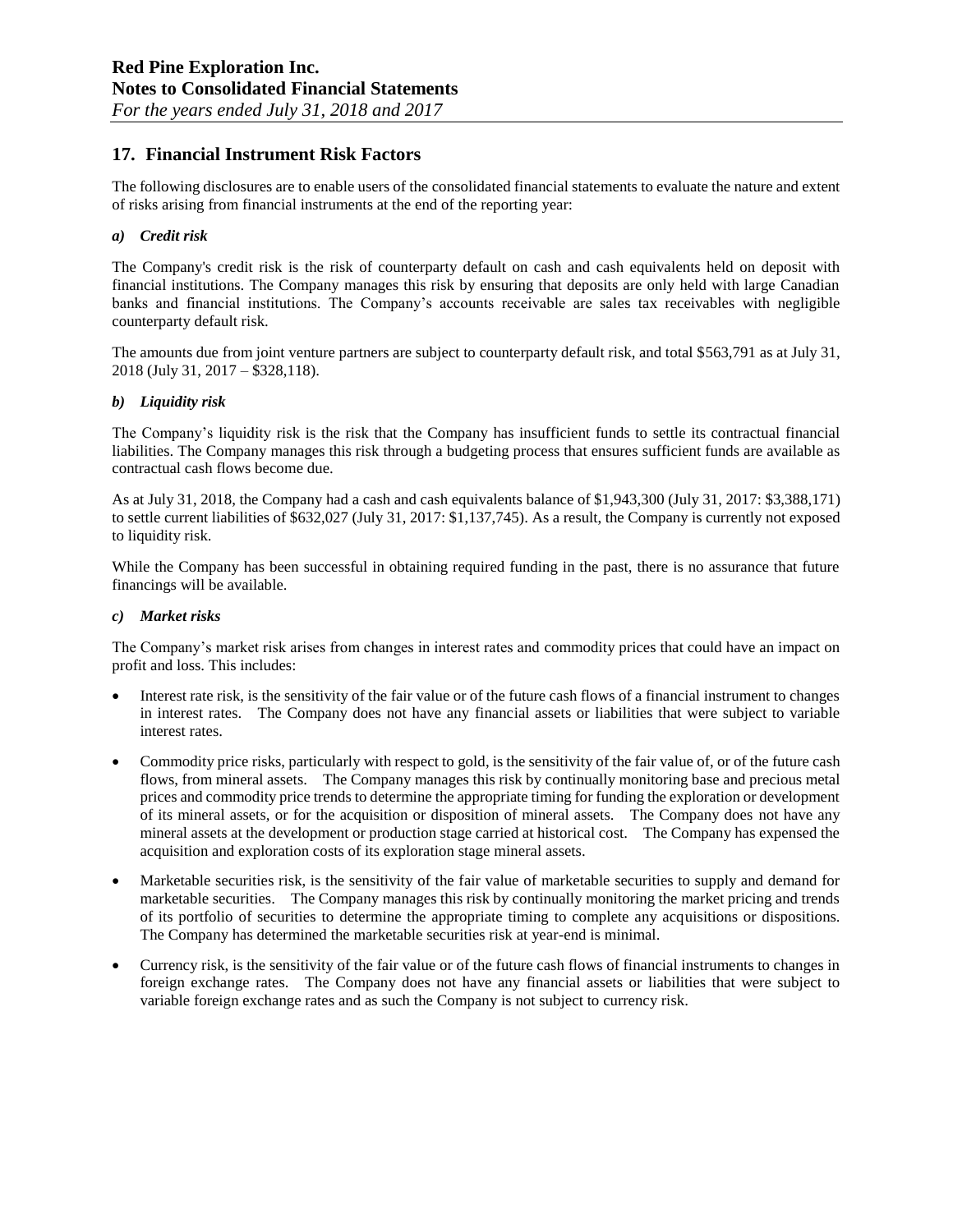# **18. Income Taxes**

The reconciliation of the combined Canadian federal and provincial statutory income tax rate of 26.5% (2017 - 26.5%) to the effective tax rate is as follows:

|                                                      | <b>Year ended</b><br><b>July 31, 2018</b> | <b>Year ended</b><br><b>July 31, 2017</b> |
|------------------------------------------------------|-------------------------------------------|-------------------------------------------|
| Net loss for the year before income taxes            | (3,834,289)                               | (25,602,314))                             |
|                                                      |                                           |                                           |
| Expected income tax (recovery) expense               | (1,016,090)                               | (6,784,610)                               |
| Tax rate changes and other adjustments               | (7,950)                                   |                                           |
| Share based compensation and non-deductible expenses | (26,770)                                  | (9,860)                                   |
| Effect of flow-through renunciation                  | 424,000                                   | 655,560                                   |
| Acquisition of Augustine                             |                                           | 4,711,020                                 |
| Changes in tax benefits not recognized               | 626,810                                   | 1,427,890                                 |
| Income tax (recovery) expense                        |                                           |                                           |

### *Unrecognized Deferred Tax Assets*

Deferred taxes are provided as a result of temporary differences that arise due to the differences between the income tax values and the carrying amount of assets and liabilities. Deferred tax assets have not been recognized in respect of the following deductible temporary differences:

|                                | <b>Year ended</b><br><b>July 31, 2018</b> | <b>Year ended</b><br><b>July 31, 2017</b> |
|--------------------------------|-------------------------------------------|-------------------------------------------|
|                                | \$                                        | S                                         |
|                                |                                           |                                           |
| Non-capital losses             | 12,822,570                                | 11,699,330                                |
| Exploration expenditures       | 8,684,400                                 | 6,834,390                                 |
| Capital losses carried forward | 1,025,360                                 | 1,025,360                                 |
| Share issue costs              | 1,149,490                                 | 1,343,410                                 |
| Flow-through provision         | 110,880                                   | 264,000                                   |
| Leasehold inducements          | 15,920                                    | 31,850                                    |
| Investment tax credits         | 19,550                                    | 19,550                                    |
| Property, plant and equipment  | 251,320                                   | 142,100                                   |
|                                | 24,079,490                                | 21,359,990                                |